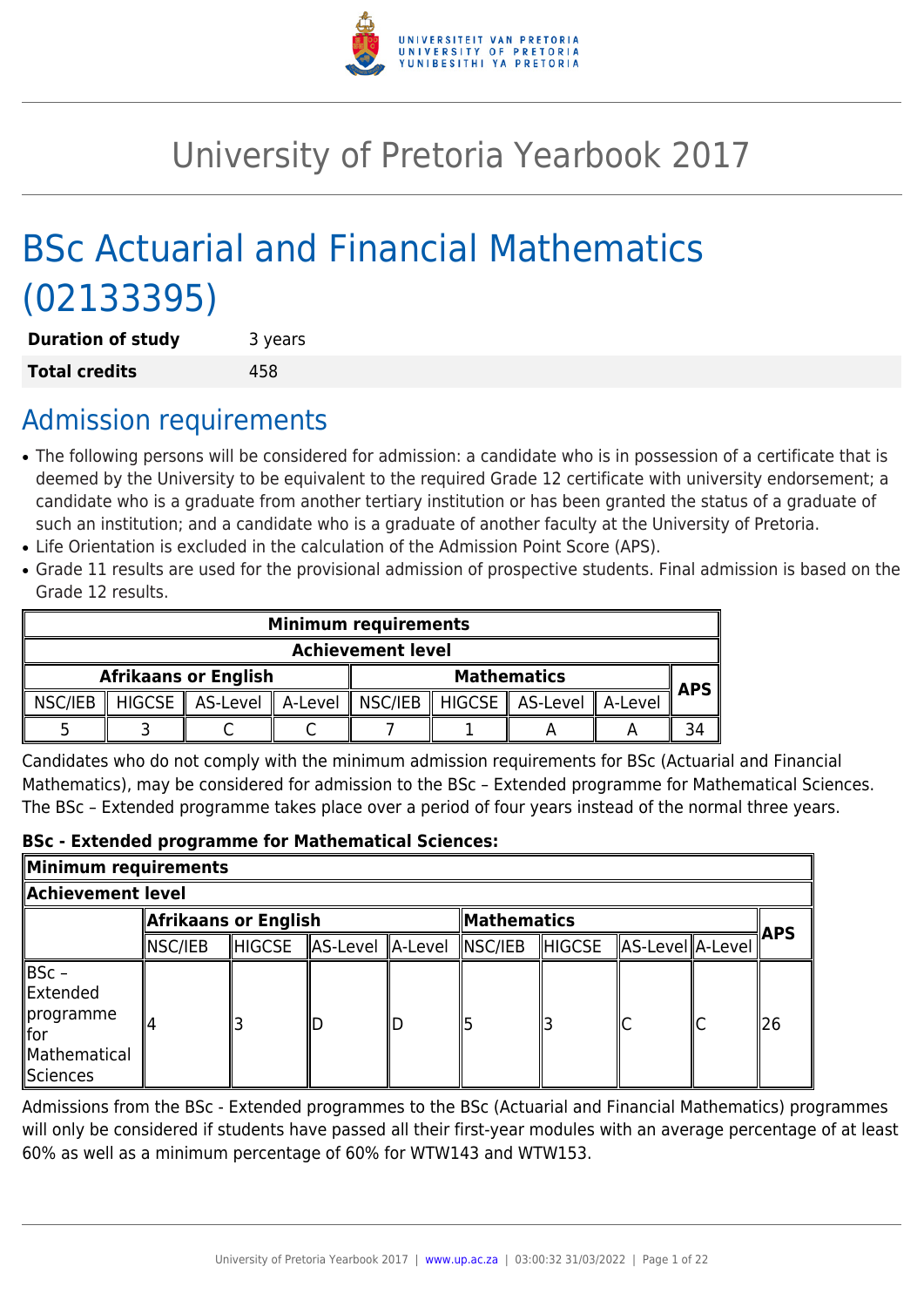

## Other programme-specific information

A student must pass all the minimum prescribed and elective module credits as set out at the end of each year within a programme as well as the total required credits to comply with the particular degree programme. Please refer to the curricula of the respective programmes. At least 144 credits must be obtained at 300-/400-level, or otherwise as indicated by curriculum. The minimum module credits needed to comply with degree requirements is set out at the end of each study programme. Subject to the programmes as indicated a maximum of 150 credits will be recognised at 100-level. A student may, in consultation with the Head of Department and subject to the permission by the Dean, select or replace prescribed module credits not indicated in BSc three-year study programmes to the equivalent of a maximum of 36 module credits.

It is important that the total number of prescribed module credits is completed during the course of the study programme. The Dean may, on the recommendation of the Head of Department, approve deviations in this regard. Subject to the programmes as indicated in the respective curricula, a student may not register for more than 75 module credits per semester at first-year level subject to permission by the Dean. A student may be permitted to register for up to 80 module credits in a the first semester during the first year provided that he or she obtained a final mark of no less than 70% for grade 12 Mathematics and achieved an APS of 34 or more in the NSC.

Students who are already in possession of a bachelor's degree, will not receive credit for modules of which the content overlap with modules from the degree that was already conferred. Credits will not be considered for more than half the credits passed previously for an uncompleted degree. No credits at the final-year or 300- and 400-level will be granted.

The Dean may, on the recommendation of the programme manager, approve deviations with regard to the composition of the study programme.

Please note: Where elective modules are not specified, these may be chosen from any modules appearing in the list of modules.

It remains the student's responsibility to acertain, prior to registration, whether they comply with the prerequisites of the modules they want to register for.

The prerequisites are listed in the Alphabetical list of modules.

## Promotion to next study year

A student will be promoted to the following year of study if he or she passed 100 credits of the prescribed credits for a year of study, unless the Dean on the recommendation of the head of department decides otherwise. A student who does not comply with the requirements for promotion to the following year of study, retains the credit for the modules already passed and may be admitted by the Dean, on recommendation of the head of department, to modules of the following year of study to a maximum of 48 credits, provided that it will fit in with both the lecture and examination timetable.

## **General promotion requirements in the faculty**

All students whose academic progress is not acceptable can be suspended from further studies.

• A student who is excluded from further studies in terms of the stipulations of the abovementioned regulations, will be notified in writing by the Dean or Admissions Committee at the end of the relevant semester.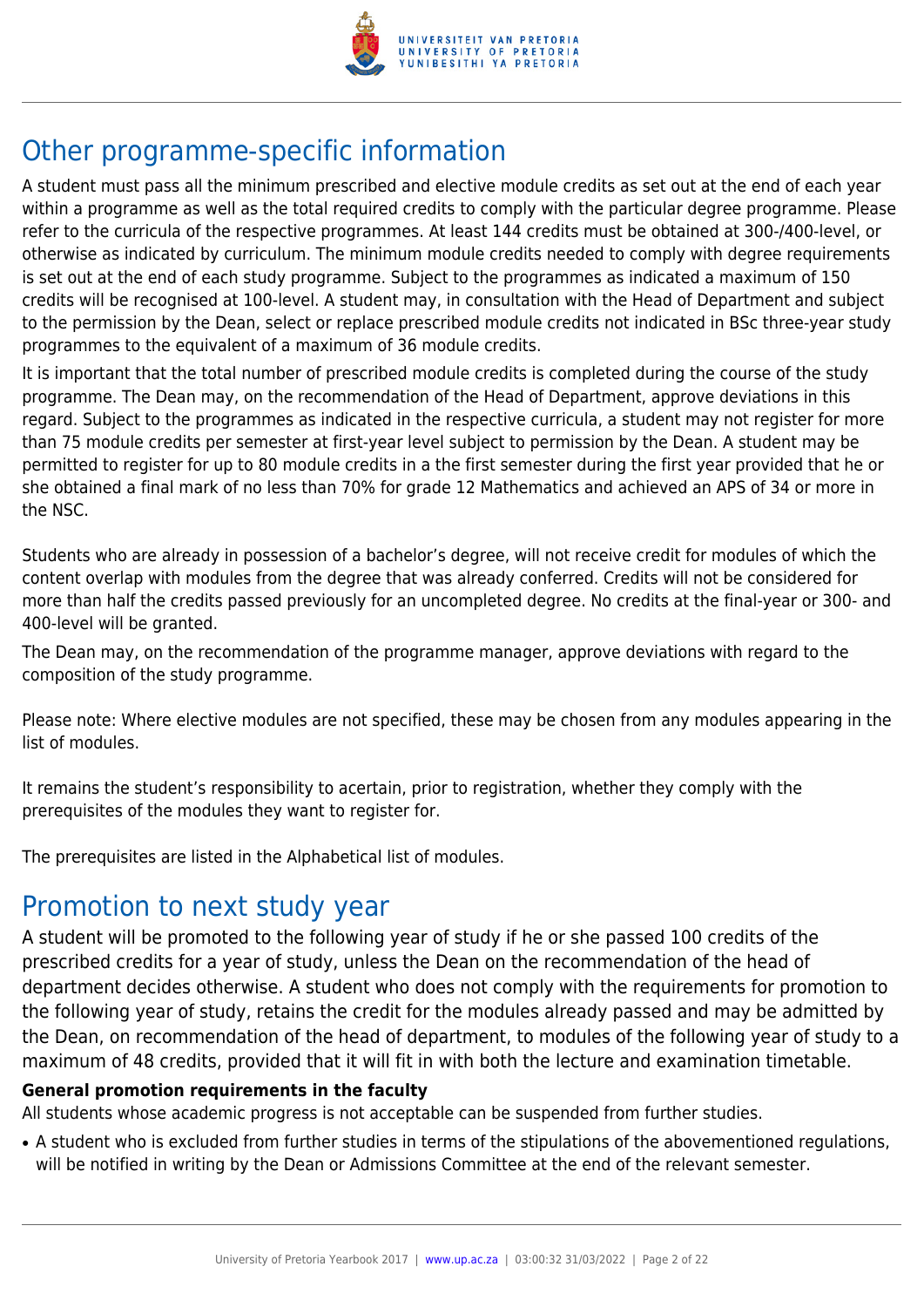

- A student who has been excluded from further studies may apply in writing to the Admissions Committee of the Faculty of Natural and Agricultural Sciences for re-admission.
- Should the student be re-admitted by the Admissions Committee, strict conditions will be set which the student must comply with in order to proceed with his/her studies.
- Should the student not be re-admitted to further studies by the Admissions Committee, he/she will be informed in writing.
- Students who are not re-admitted by the Admissions Committee have the right to appeal to the Senior Appeals Committee.
- Any decision taken by the Senior Appeals Committee is final.

## Pass with distinction

A student obtains his or her degree with distinction if all prescribed modules at 300-level (or higher) are passed in one academic year with a weighted average of at least 75%, and obtain at least a subminimum of 65% in each of the relevant modules.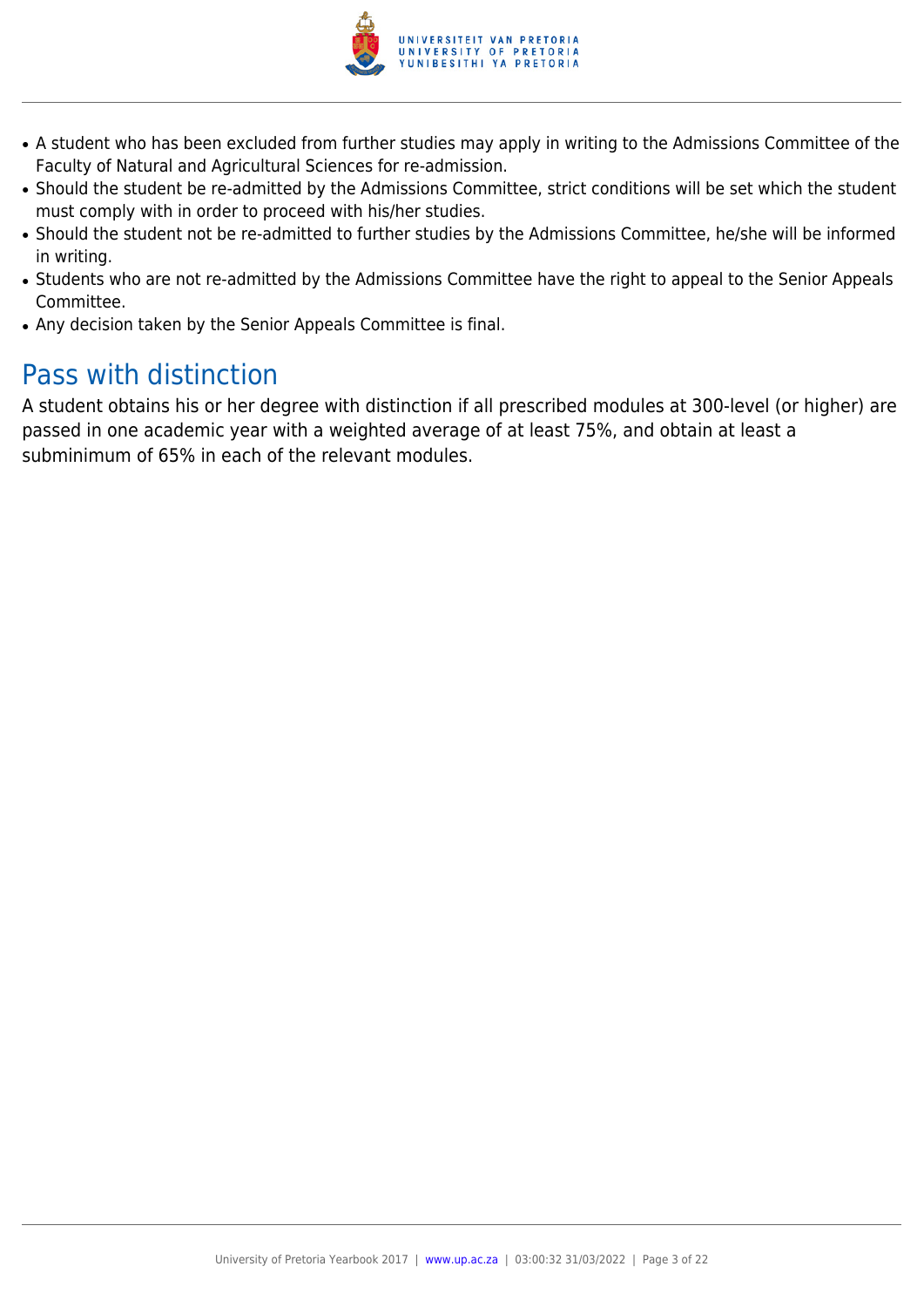

## Curriculum: Year 1

## **Minimum credits: 150**

## **Minimum credits:**

Fundamental  $= 12$ 

 $Core = 138$ 

### **Additional information:**

Students who do not qualify for AIM 102 must register for AIM 111 and AIM 121.

## **Fundamental modules**

## **Academic information management 111 (AIM 111)**

| <b>Module credits</b>         | 4.00                                                                                                                                                                                                                                                                                                                    |
|-------------------------------|-------------------------------------------------------------------------------------------------------------------------------------------------------------------------------------------------------------------------------------------------------------------------------------------------------------------------|
| Service modules               | Faculty of Engineering, Built Environment and Information Technology<br><b>Faculty of Education</b><br><b>Faculty of Economic and Management Sciences</b><br><b>Faculty of Humanities</b><br>Faculty of Law<br><b>Faculty of Health Sciences</b><br>Faculty of Natural and Agricultural Sciences<br>Faculty of Theology |
| <b>Prerequisites</b>          | No prerequisites.                                                                                                                                                                                                                                                                                                       |
| <b>Contact time</b>           | MAMELODI, 2 lectures per week                                                                                                                                                                                                                                                                                           |
| <b>Language of tuition</b>    | Separate classes for Afrikaans and English                                                                                                                                                                                                                                                                              |
| <b>Academic organisation</b>  | <b>Information Science</b>                                                                                                                                                                                                                                                                                              |
| <b>Period of presentation</b> | Semester 1                                                                                                                                                                                                                                                                                                              |

#### **Module content**

Find, evaluate, process, manage and present information resources for academic purposes using appropriate technology.

## **Academic information management 121 (AIM 121)**

| <b>Module credits</b>  | 4.00                                                                                                                                                                                                                                                                                                                                                     |
|------------------------|----------------------------------------------------------------------------------------------------------------------------------------------------------------------------------------------------------------------------------------------------------------------------------------------------------------------------------------------------------|
| <b>Service modules</b> | Faculty of Engineering, Built Environment and Information Technology<br><b>Faculty of Education</b><br>Faculty of Economic and Management Sciences<br><b>Faculty of Humanities</b><br>Faculty of Law<br><b>Faculty of Health Sciences</b><br>Faculty of Natural and Agricultural Sciences<br>Faculty of Theology<br><b>Faculty of Veterinary Science</b> |
| <b>Prerequisites</b>   | No prerequisites.                                                                                                                                                                                                                                                                                                                                        |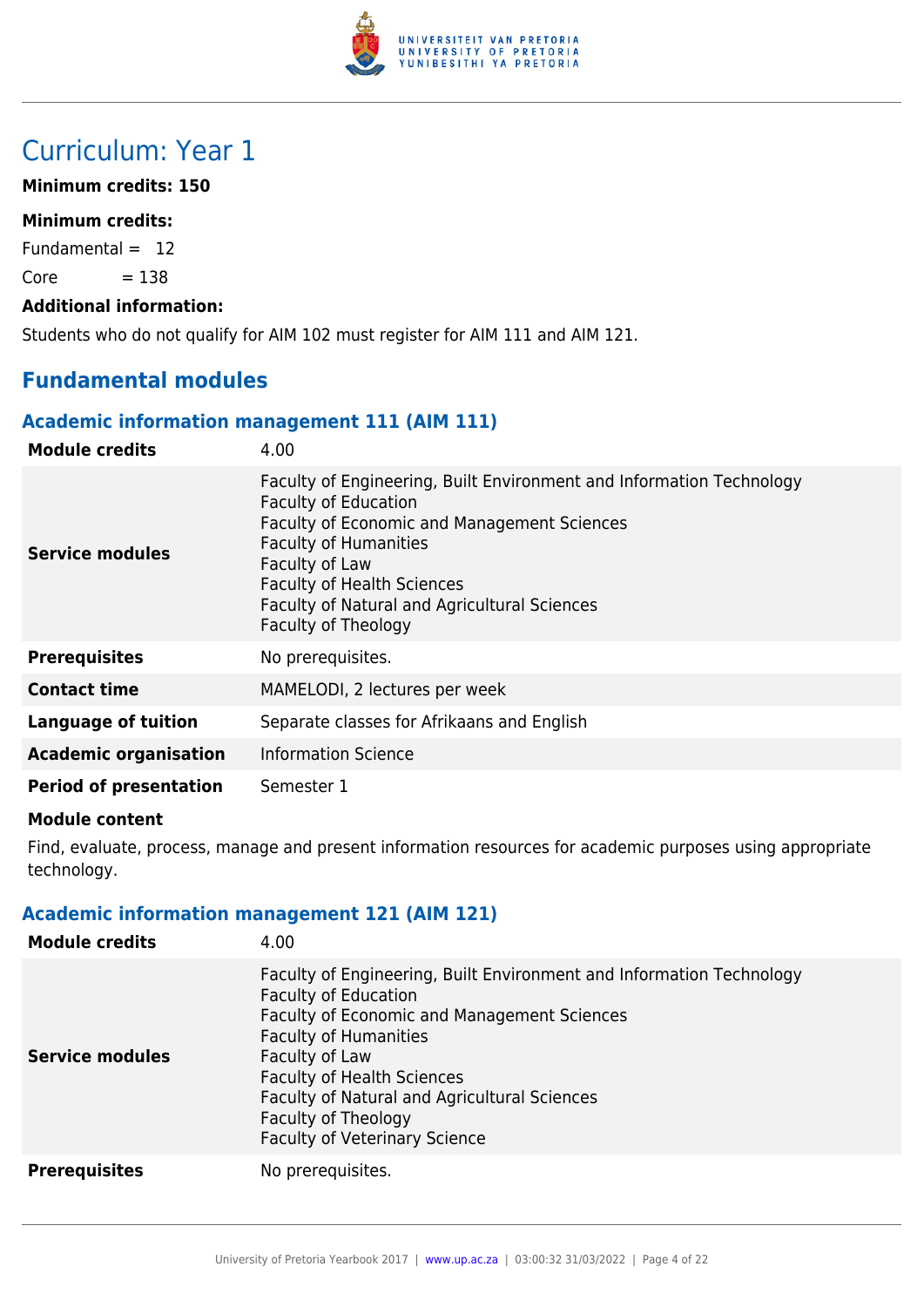

| <b>Contact time</b>           | 2 lectures per week, MAMELODI              |
|-------------------------------|--------------------------------------------|
| Language of tuition           | Separate classes for Afrikaans and English |
| <b>Academic organisation</b>  | <b>Informatics</b>                         |
| <b>Period of presentation</b> | Semester 2                                 |

Apply effective search strategies in different technological environments. Demonstrate the ethical and fair use of information resources. Integrate 21st-century communications into the management of academic information.

## **Language and study skills 110 (LST 110)**

| <b>Module credits</b>         | 6.00                                                                                 |
|-------------------------------|--------------------------------------------------------------------------------------|
| <b>Service modules</b>        | Faculty of Natural and Agricultural Sciences<br><b>Faculty of Veterinary Science</b> |
| <b>Prerequisites</b>          | No prerequisites.                                                                    |
| <b>Contact time</b>           | 2 lectures per week                                                                  |
| <b>Language of tuition</b>    | Module is presented in English                                                       |
| <b>Academic organisation</b>  | Unit for Academic Literacy                                                           |
| <b>Period of presentation</b> | Semester 1                                                                           |

#### **Module content**

The module aims to equip students with the ability to cope with the reading and writing demands of scientific disciplines.

## **Academic orientation 102 (UPO 102)**

| <b>Module credits</b>         | 0.00                                       |
|-------------------------------|--------------------------------------------|
| Language of tuition           | Afrikaans and English is used in one class |
| <b>Academic organisation</b>  | Natural + Agric Sciences Dean              |
| <b>Period of presentation</b> | Year                                       |

## **Academic information management 102 (AIM 102)**

| <b>Module credits</b>      | 6.00                                                                                                                                                                                                                                                                                    |
|----------------------------|-----------------------------------------------------------------------------------------------------------------------------------------------------------------------------------------------------------------------------------------------------------------------------------------|
| Service modules            | <b>Faculty of Education</b><br><b>Faculty of Economic and Management Sciences</b><br><b>Faculty of Humanities</b><br>Faculty of Law<br><b>Faculty of Health Sciences</b><br>Faculty of Natural and Agricultural Sciences<br>Faculty of Theology<br><b>Faculty of Veterinary Science</b> |
| <b>Contact time</b>        | 2 lectures per week                                                                                                                                                                                                                                                                     |
| <b>Language of tuition</b> | Separate classes for Afrikaans and English                                                                                                                                                                                                                                              |
|                            |                                                                                                                                                                                                                                                                                         |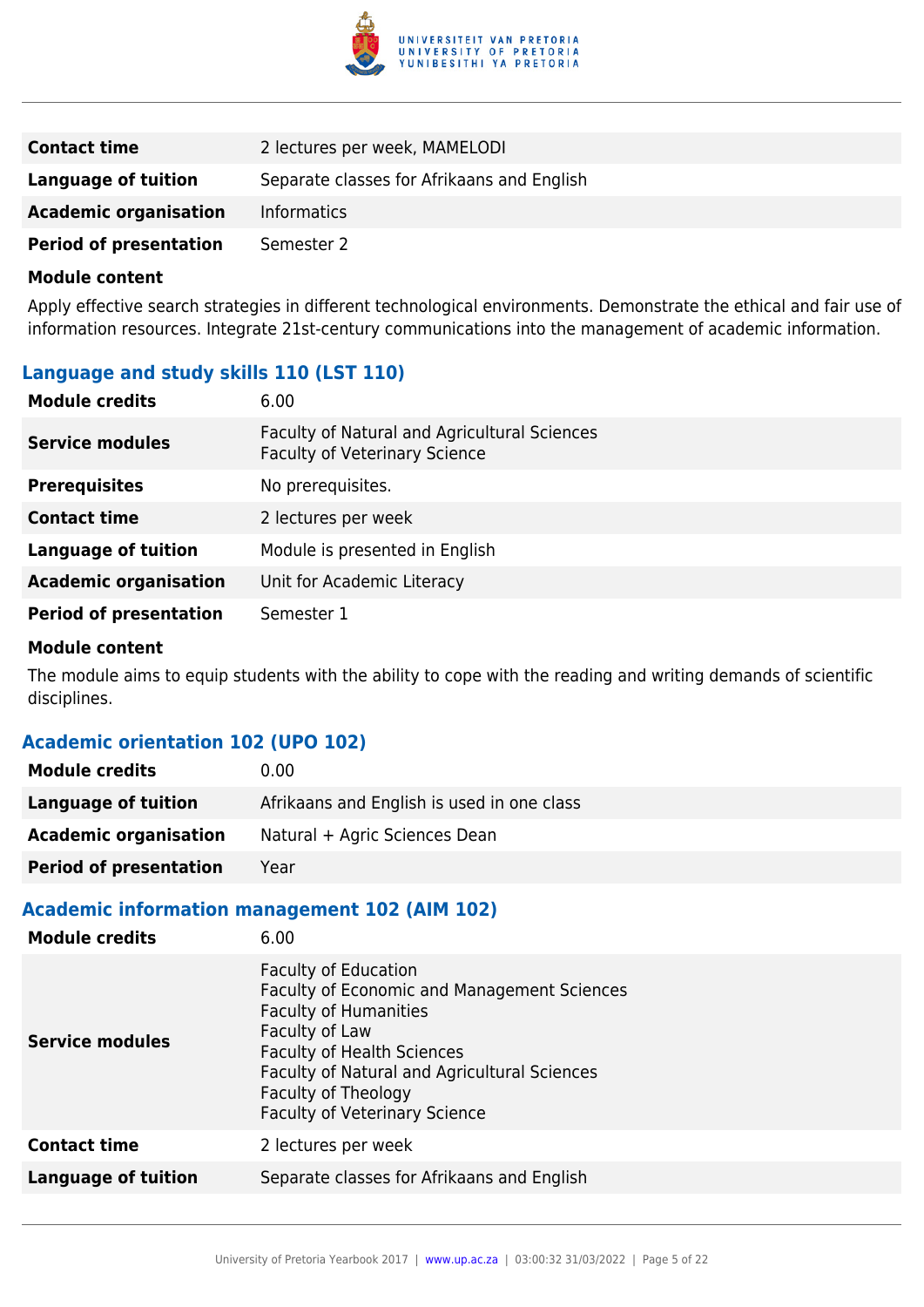

| <b>Academic organisation</b>  | <b>Information Science</b> |
|-------------------------------|----------------------------|
| <b>Period of presentation</b> | Semester 2                 |

Find, evaluate, process, manage and present information resources for academic purposes using appropriate technology. Apply effective search strategies in different technological environments. Demonstrate the ethical and fair use of information resources. Integrate 21st-century communications into the management of academic information.

## **Core modules**

#### **Economics 113 (EKN 113)**

| <b>Module credits</b>         | 15.00                                        |
|-------------------------------|----------------------------------------------|
| <b>Service modules</b>        | Faculty of Natural and Agricultural Sciences |
| <b>Prerequisites</b>          | Reg. 1.2 (e)                                 |
| <b>Contact time</b>           | 3 lectures per week                          |
| <b>Language of tuition</b>    | Separate classes for Afrikaans and English   |
| <b>Academic organisation</b>  | Economics                                    |
| <b>Period of presentation</b> | Semester 1                                   |

#### **Module content**

Introduction to economics and principles of microeconomics

The scope of economics; the basic theory of demand and supply; price, income and cross elasticity of demand; consumer utility, the utility function and case studies in terms of the utility function; the theory of the firm in the short and long run; market structures, namely the perfect market, monopoly, oligopoly and monopolistic competition; public sector finances; microeconomics versus macroeconomics and economic statistics.

## **Economics 123 (EKN 123)**

| <b>Module credits</b>         | 15.00                                        |
|-------------------------------|----------------------------------------------|
| <b>Service modules</b>        | Faculty of Natural and Agricultural Sciences |
| <b>Prerequisites</b>          | Reg. 1.2 (e); EKN 113 GS                     |
| <b>Contact time</b>           | 3 lectures per week                          |
| <b>Language of tuition</b>    | Separate classes for Afrikaans and English   |
| <b>Academic organisation</b>  | Economics                                    |
| <b>Period of presentation</b> | Semester 2                                   |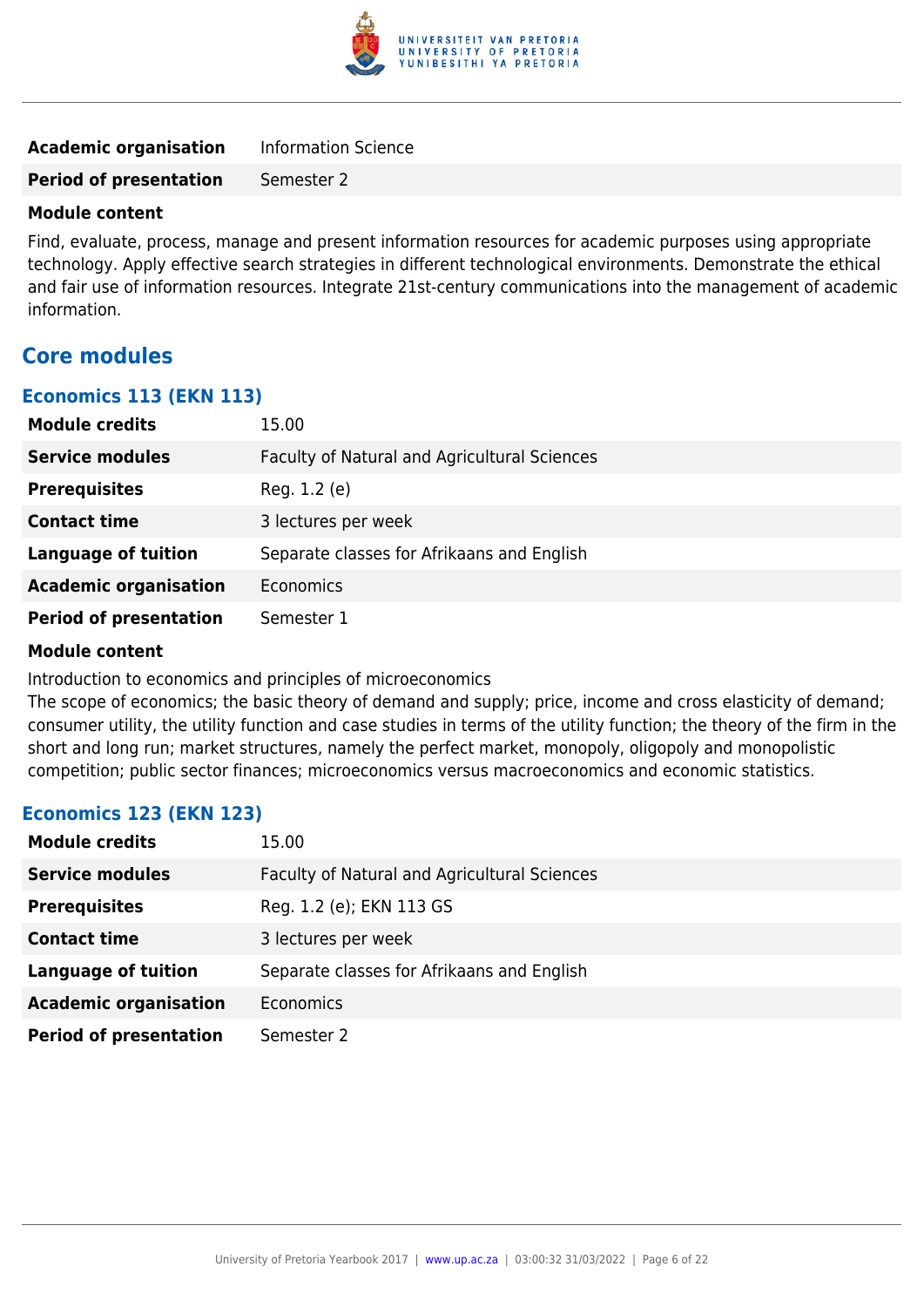

National income and principles of macroeconomics

The mechanics of national income accounts, the Keynesian macroeconomic model, the money market, demand for money and money supply, money and credit creation and the role of the monetary authorities. The IS-LM model of macroeconomic equilibrium and monetary and fiscal policy applications. The aggregate demand and supply models with the debate between the classical school, the monetarists and the Keynesian school. The problems of inflation and unemployment. Macroeconomic issues, namely macroeconomic policy, international trade, the balance of payments and economic growth.

## **Mathematical statistics 111 (WST 111)**

| <b>Module credits</b>         | 16.00                                                                                                                                                               |
|-------------------------------|---------------------------------------------------------------------------------------------------------------------------------------------------------------------|
| <b>Service modules</b>        | Faculty of Engineering, Built Environment and Information Technology<br>Faculty of Economic and Management Sciences<br>Faculty of Natural and Agricultural Sciences |
| <b>Prerequisites</b>          | At least 5 (60-69%) in Mathematics in the Grade 12 examination                                                                                                      |
| <b>Contact time</b>           | 4 lectures per week, 1 practical per week                                                                                                                           |
| Language of tuition           | Separate classes for Afrikaans and English                                                                                                                          |
| <b>Academic organisation</b>  | <b>Statistics</b>                                                                                                                                                   |
| <b>Period of presentation</b> | Semester 1                                                                                                                                                          |

#### **Module content**

Characterisation of a set of measurements: Graphical and numerical methods. Random sampling. Probability theory. Discrete and continuous random variables. Probability distributions. Generating functions and moments.

## **Mathematical statistics 121 (WST 121)**

| <b>Module credits</b>         | 16.00                                                                                                                                                               |
|-------------------------------|---------------------------------------------------------------------------------------------------------------------------------------------------------------------|
| <b>Service modules</b>        | Faculty of Engineering, Built Environment and Information Technology<br>Faculty of Economic and Management Sciences<br>Faculty of Natural and Agricultural Sciences |
| <b>Prerequisites</b>          | WST 111 GS or WST 133, 143 and 153                                                                                                                                  |
| <b>Contact time</b>           | 1 practical per week, 4 lectures per week                                                                                                                           |
| <b>Language of tuition</b>    | Separate classes for Afrikaans and English                                                                                                                          |
| <b>Academic organisation</b>  | <b>Statistics</b>                                                                                                                                                   |
| <b>Period of presentation</b> | Semester 2                                                                                                                                                          |

## **Module content**

Sampling distributions and the central limit theorem. Statistical inference: Point and interval estimation. Hypothesis testing with applications in one and two-sample cases. Introductory methods for: Linear regression and correlation, analysis of variance, categorical data analysis and non-parametric statistics. Identification, use, evaluation and interpretation of statistical computer packages and statistical techniques.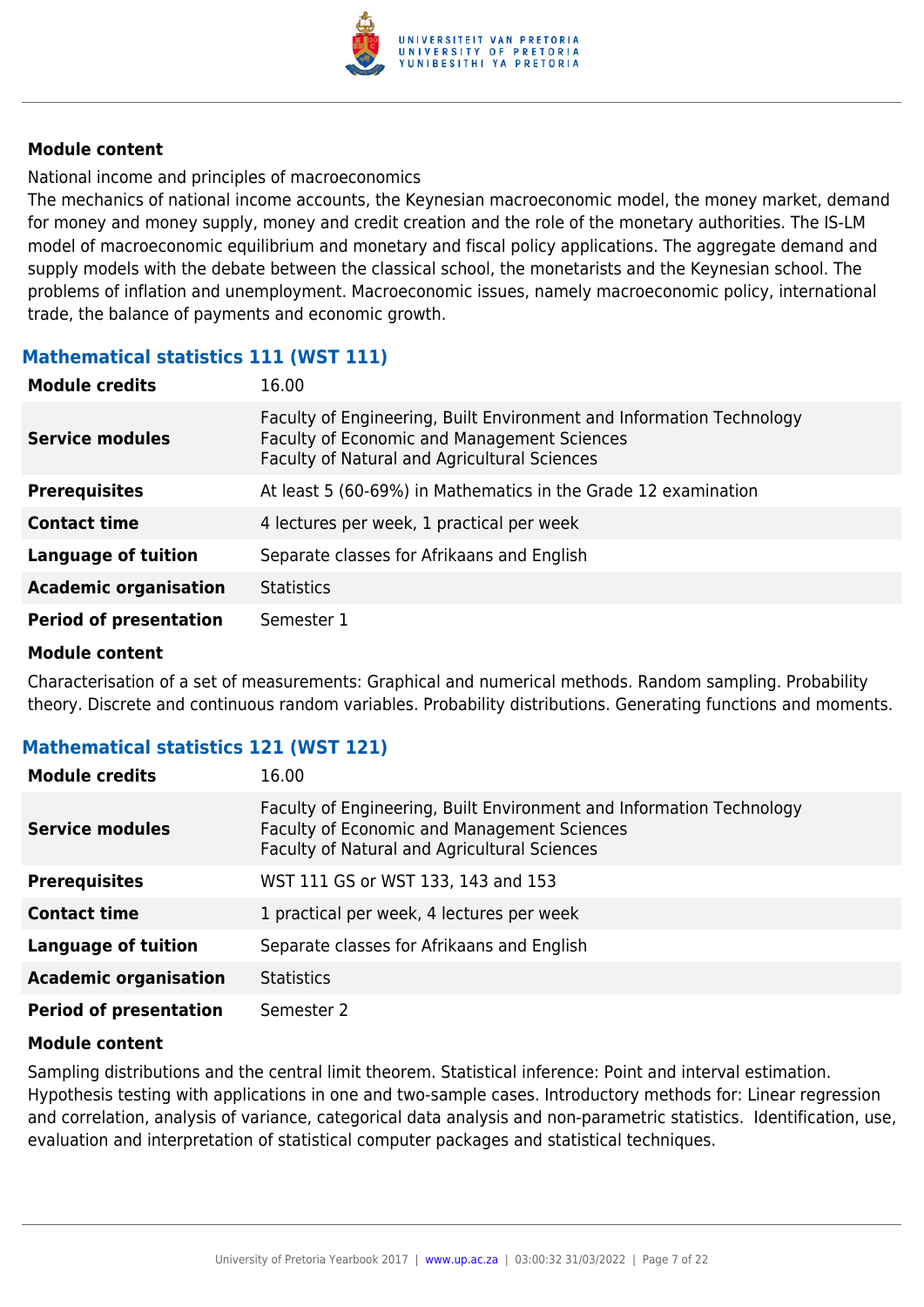

## **Calculus 114 (WTW 114)**

| <b>Module credits</b>         | 16.00                                                                                                                                                                              |
|-------------------------------|------------------------------------------------------------------------------------------------------------------------------------------------------------------------------------|
| <b>Service modules</b>        | Faculty of Engineering, Built Environment and Information Technology<br><b>Faculty of Education</b><br>Faculty of Economic and Management Sciences<br><b>Faculty of Humanities</b> |
| <b>Prerequisites</b>          | Refer to Regulation 1.2. Mathematics 60% Grade 12.                                                                                                                                 |
| <b>Contact time</b>           | 1 tutorial per week, 4 lectures per week                                                                                                                                           |
| Language of tuition           | Separate classes for Afrikaans and English                                                                                                                                         |
| <b>Academic organisation</b>  | Mathematics and Applied Maths                                                                                                                                                      |
| <b>Period of presentation</b> | Semester 1                                                                                                                                                                         |

#### **Module content**

\*This module serves as preparation for students majoring in Mathematics (including all students who intend to enrol for WTW 218 and WTW 220). Students will not be credited for more than one of the following modules for their degree: WTW 114, WTW 158, WTW 134, WTW 165.

Functions, limits and continuity. Differential calculus of single variable functions, rate of change, graph sketching, applications. The mean value theorem, the rule of L'Hospital. Definite and indefinite integrals, evaluating definite integrals using anti-derivatives, the substitution rule.

## **Numerical analysis 123 (WTW 123)**

| <b>Module credits</b>         | 8.00                                                                 |
|-------------------------------|----------------------------------------------------------------------|
| <b>Service modules</b>        | Faculty of Engineering, Built Environment and Information Technology |
| <b>Prerequisites</b>          | <b>WTW 114 GS</b>                                                    |
| <b>Contact time</b>           | 1 tutorial per week, 2 lectures per week                             |
| <b>Language of tuition</b>    | Separate classes for Afrikaans and English                           |
| <b>Academic organisation</b>  | Mathematics and Applied Maths                                        |
| <b>Period of presentation</b> | Semester 2                                                           |

#### **Module content**

Non-linear equations, numerical integration, initial value problems for differential equations, systems of linear equations. Algorithms for elementary numerical techniques are derived and implemented in computer programmes. Error estimates and convergence results are treated.

## **Imperative programming 132 (COS 132)**

| <b>Module credits</b>  | 16.00                                                                                       |
|------------------------|---------------------------------------------------------------------------------------------|
| <b>Service modules</b> | Faculty of Economic and Management Sciences<br>Faculty of Natural and Agricultural Sciences |
| <b>Prerequisites</b>   | APS of 30 and level 5 (60-69%) Mathematics                                                  |
| <b>Contact time</b>    | 1 tutorial per week, 1 practical per week, 3 lectures per week                              |
|                        |                                                                                             |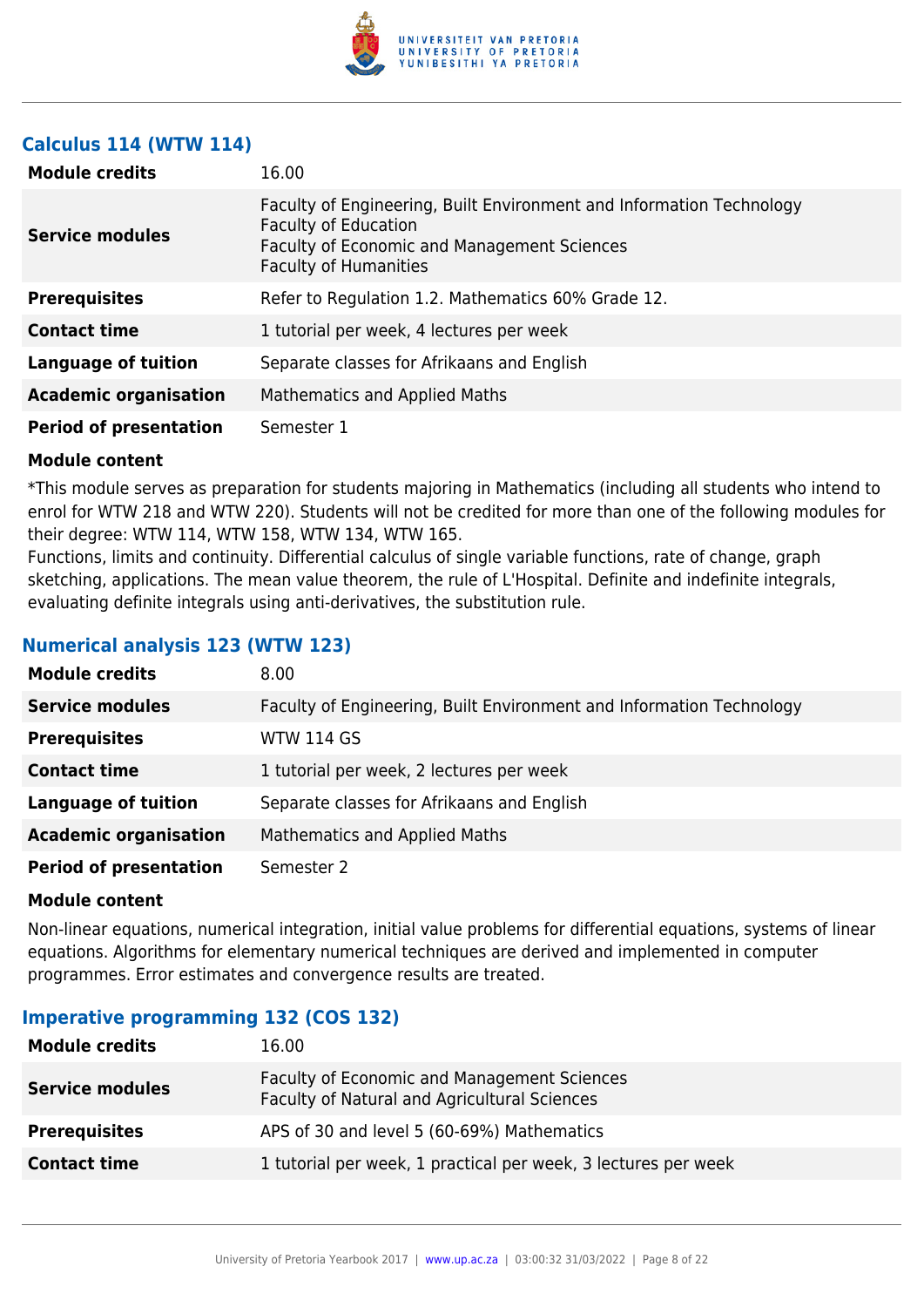

| Language of tuition           | Separate classes for Afrikaans and English |
|-------------------------------|--------------------------------------------|
| <b>Academic organisation</b>  | <b>Computer Science</b>                    |
| <b>Period of presentation</b> | Semester 1                                 |

This module introduces imperative computer programming, which is a fundamental building block of computer science. The process of constructing a program for solving a given problem, of editing it, compiling (both manually and automatically), running and debugging it, is covered from the beginning. The aim is to master the elements of a programming language and be able to put them together in order to construct programs using types, control structures, arrays, functions and libraries. An introduction to object orientation will be given. After completing this module, the student should understand the fundamental elements of a program, the importance of good program design and user-friendly interfaces. Students should be able to conduct basic program analysis and write complete elementary programs.

## **Financial management 112 (FBS 112)**

| <b>Module credits</b>         | 10.00                                        |
|-------------------------------|----------------------------------------------|
| <b>Service modules</b>        | Faculty of Natural and Agricultural Sciences |
| <b>Prerequisites</b>          | To be taken concurrently with WST 111        |
| <b>Contact time</b>           | 3 lectures per week                          |
| <b>Language of tuition</b>    | Module is presented in English               |
| <b>Academic organisation</b>  | <b>Financial Management</b>                  |
| <b>Period of presentation</b> | Semester 1                                   |

#### **Module content**

\*Only for BSc (Actuarial and Financial Mathematics and Mathematical Statistics) and BCom (Statistics with option Mathematical Statistics) students.

Key principles of financial management. Company ownership. Taxation. Introduction to financial statements. Structure of financial statements. Depreciation and reserves. Preparing financial statements. Group financial statements and insurance company financial statements. Interpretation of financial statements. Limitation of financial statements. Issue of share capital.

## **Financial management 122 (FBS 122)**

| <b>Module credits</b>         | 10.00                                          |
|-------------------------------|------------------------------------------------|
| <b>Service modules</b>        | Faculty of Natural and Agricultural Sciences   |
| <b>Prerequisites</b>          | FBS 112, to be taken concurrently with WST 121 |
| <b>Contact time</b>           | 3 lectures per week                            |
| <b>Language of tuition</b>    | Module is presented in English                 |
| <b>Academic organisation</b>  | <b>Financial Management</b>                    |
| <b>Period of presentation</b> | Semester 2                                     |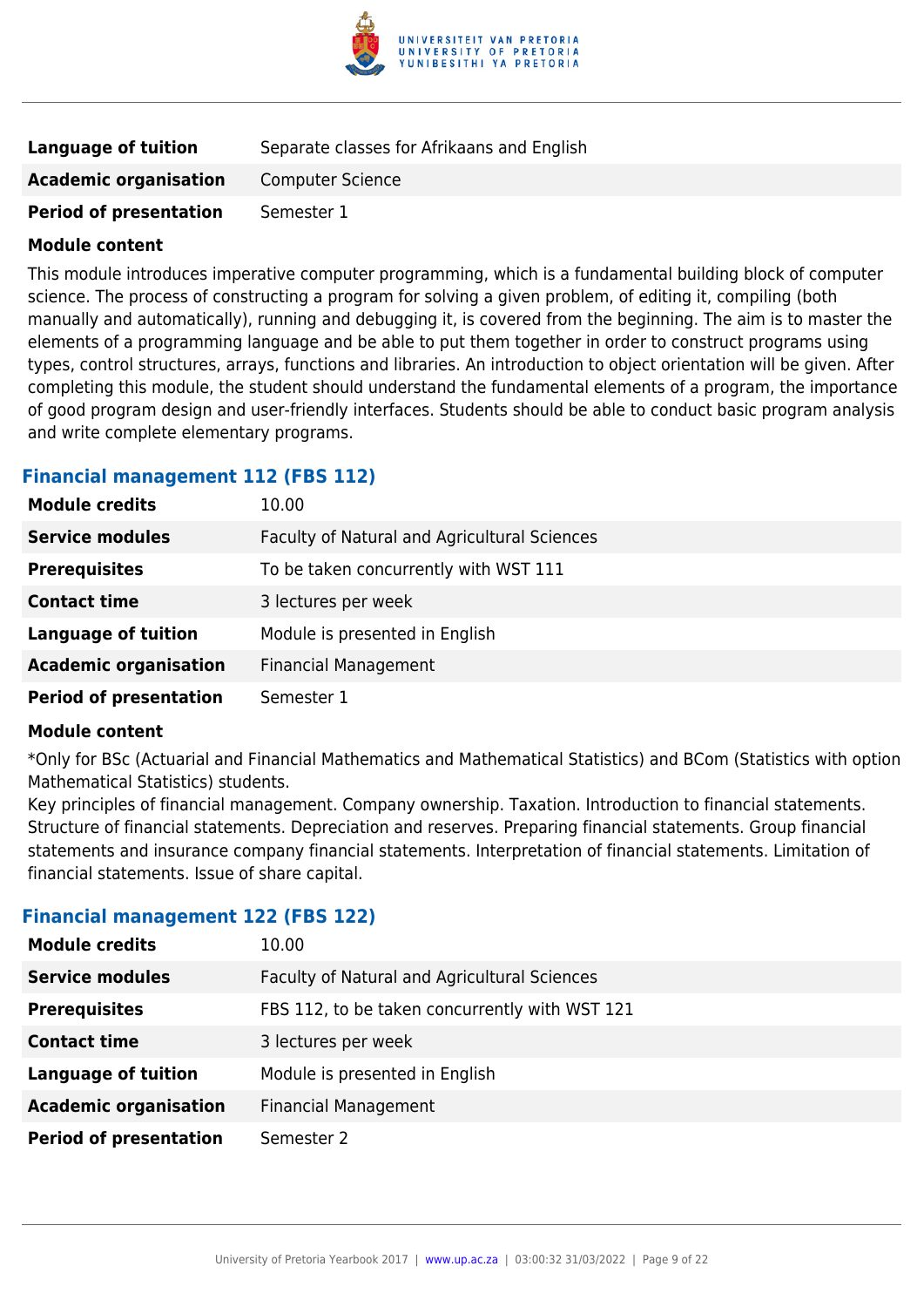

\*Only for BSc (Actuarial and Financial Mathematics; Mathematical Statistics) and BCom (Statistics with option Mathematical Statistics) students.

Financial instruments. Use of financial derivatives. Financial institutions. Time value of money. Component cost of capital. Weighted average cost of capital. Capital structure and dividend policy. Capital project appraisal. Evaluating risky investments.

## **Mathematics 124 (WTW 124)**

| <b>Module credits</b>         | 16.00                                      |
|-------------------------------|--------------------------------------------|
| <b>Prerequisites</b>          | <b>WTW 114</b>                             |
| <b>Contact time</b>           | 4 lectures per week, 1 tutorial per week   |
| Language of tuition           | Separate classes for Afrikaans and English |
| <b>Academic organisation</b>  | <b>Mathematics and Applied Maths</b>       |
| <b>Period of presentation</b> | Semester 2                                 |

#### **Module content**

\*Students will not be credited for more than one of the following modules for their degree: WTW 124, WTW 146, WTW 148 and WTW 164. This module serves as preparation for students majoring in Mathematics (including all students who intend to enrol for WTW 218, WTW 211 and WTW 220).

The vector space Rn, vector algebra with applications to lines and planes, matrix algebra, systems of linear equations, determinants. Complex numbers and factorisation of polynomials. Integration techniques and applications of integration. The formal definition of a limit. The fundamental theorem of Calculus and applications. Vector functions, polar curves and quadratic curves.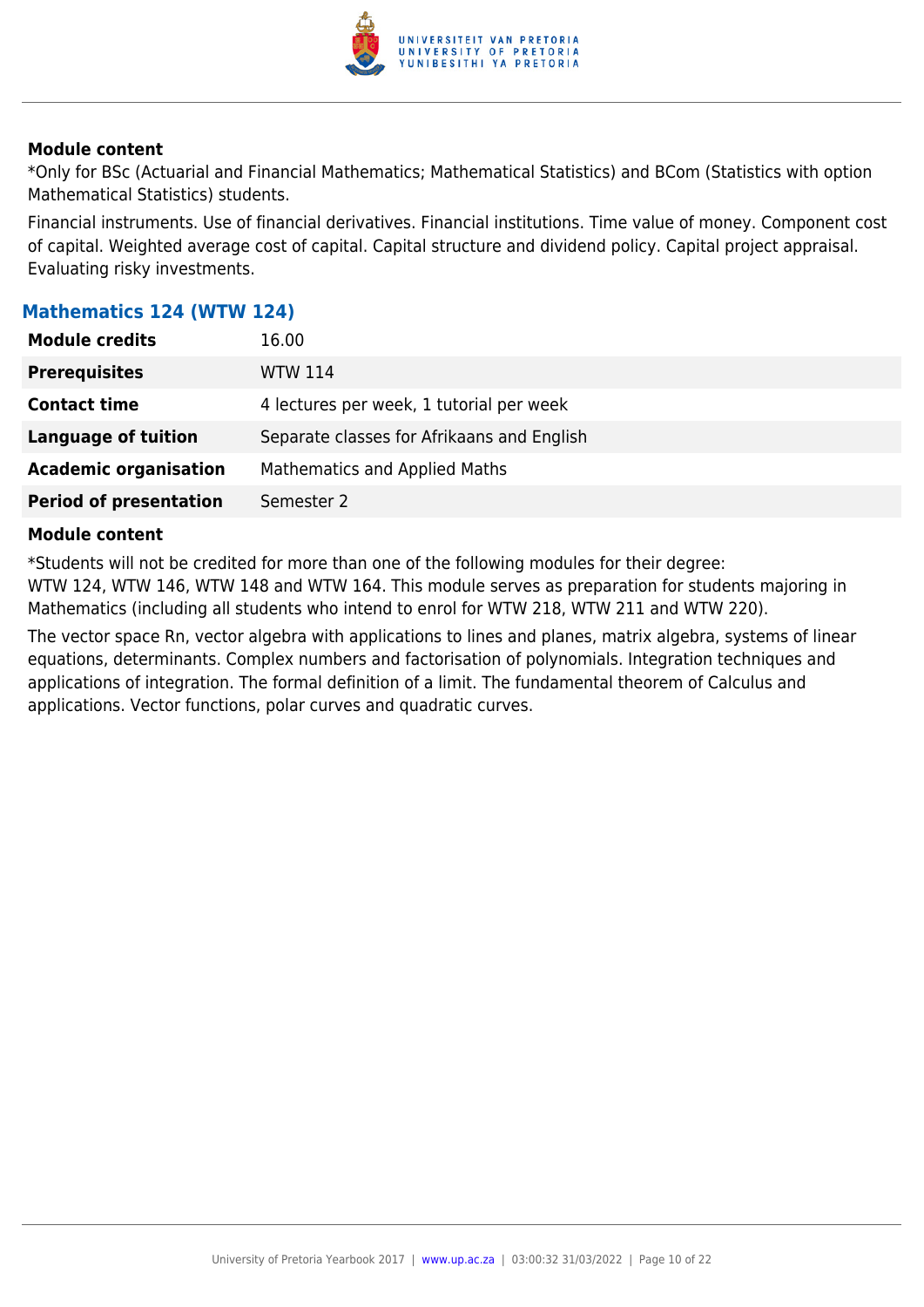

## Curriculum: Year 2

## **Minimum credits: 146**

#### **Minimum credits:**

 $Core = 134$ 

Elective  $= 12$ 

#### **Additional information:**

Elective must be chosen between IAS 282 or WTW 221

## **Core modules**

### **Actuarial mathematics 211 (IAS 211)**

| <b>Module credits</b>         | 12.00                                                                                      |
|-------------------------------|--------------------------------------------------------------------------------------------|
| <b>Service modules</b>        | <b>Faculty of Economic and Management Sciences</b>                                         |
| <b>Prerequisites</b>          | Pass WTW 114 and (WTW 126 and WTW 128 or (WTW 124) and WTW 123 and<br>WST 111 and WST 121) |
| <b>Contact time</b>           | 1 practical per week, 3 lectures per week                                                  |
| <b>Language of tuition</b>    | Module is presented in English                                                             |
| <b>Academic organisation</b>  | <b>Actuarial Science</b>                                                                   |
| <b>Period of presentation</b> | Semester 1                                                                                 |

#### **Module content**

Accumulation functions, interest, time value of money, compounding periods, cash flow models, equations of value, annuities certain, continuous time application, loan schedules, performance measurement, valuation of fixed interest securities..

## **Actuarial mathematics 221 (IAS 221)**

| <b>Module credits</b>         | 12.00                                     |
|-------------------------------|-------------------------------------------|
| <b>Prerequisites</b>          | <b>IAS 211</b>                            |
| <b>Contact time</b>           | 3 lectures per week, 1 practical per week |
| Language of tuition           | Module is presented in English            |
| <b>Academic organisation</b>  | <b>Actuarial Science</b>                  |
| <b>Period of presentation</b> | Semester 2                                |

#### **Module content**

Fundamentals of survival models, simple laws of mortality,derivation of contingent probablities from life tables,contingent payments, expectation of life, elementary survival contracts,select and ultimate life tables, life annuities, accumulation and discounting, life insurance, net and gross premiums, reserves, statistical considerations.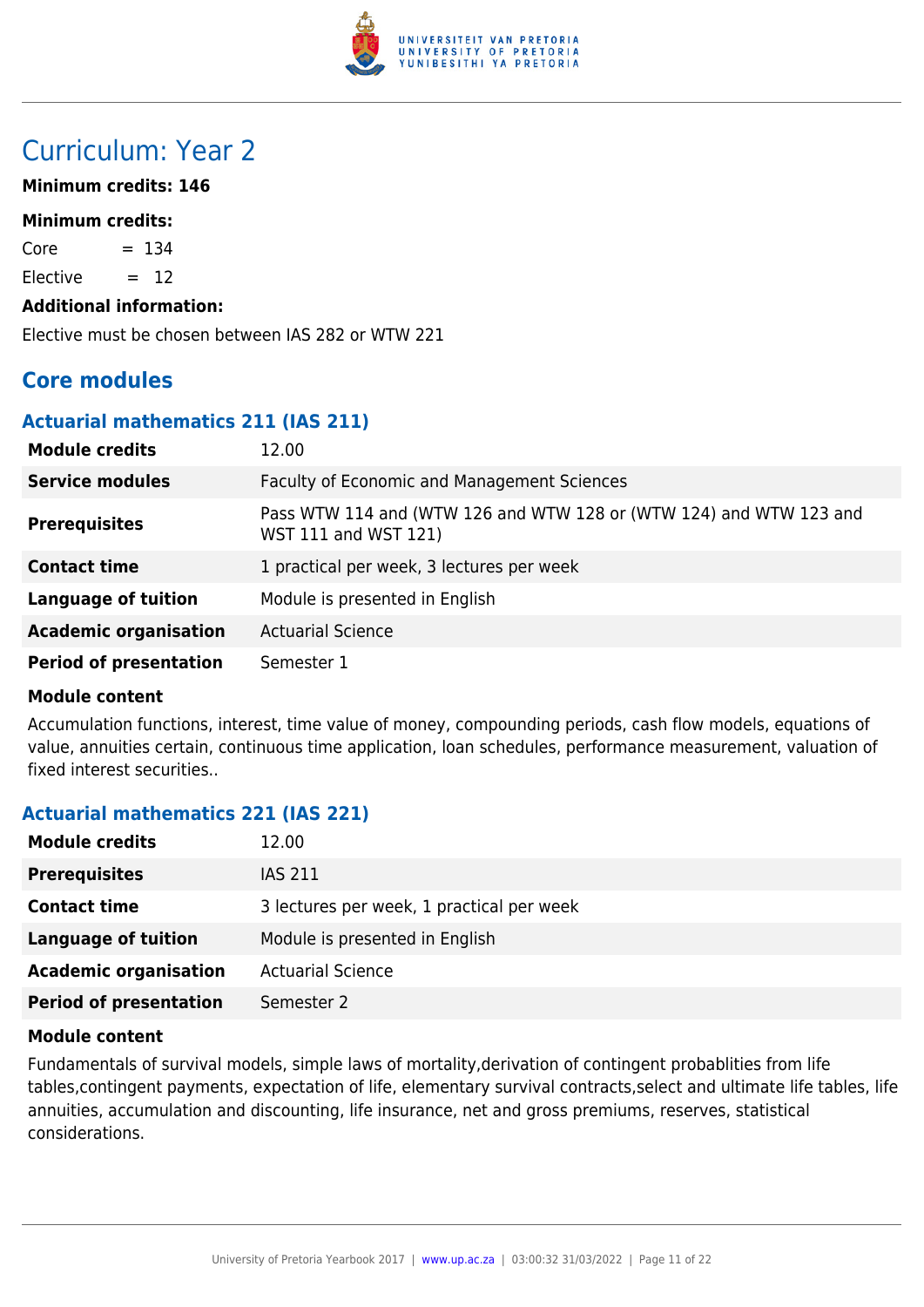

## **Informatics 214 (INF 214)**

| <b>Module credits</b>         | 14.00                                                                                                                                               |
|-------------------------------|-----------------------------------------------------------------------------------------------------------------------------------------------------|
| <b>Service modules</b>        | Faculty of Engineering, Built Environment and Information Technology<br><b>Faculty of Education</b><br>Faculty of Natural and Agricultural Sciences |
| <b>Prerequisites</b>          | AIM 101 or AIM 111 and AIM 121                                                                                                                      |
| <b>Contact time</b>           | 2 lectures per week, 2 practicals per week                                                                                                          |
| <b>Language of tuition</b>    | Afrikaans and English is used in one class                                                                                                          |
| <b>Academic organisation</b>  | <b>Informatics</b>                                                                                                                                  |
| <b>Period of presentation</b> | Semester 1                                                                                                                                          |

#### **Module content**

Database design: the relational model, structured query language (SQL), entity relationship modelling, normalisation, database development life cycle; practical introduction to database design. Databases: advanced entity relationship modelling and normalisation, object-oriented databases, database development life cycle, advanced practical database design.

## **Mathematical statistics 211 (WST 211)**

| <b>Module credits</b>         | 24.00                                                                                                                                                                      |
|-------------------------------|----------------------------------------------------------------------------------------------------------------------------------------------------------------------------|
| <b>Service modules</b>        | Faculty of Engineering, Built Environment and Information Technology<br><b>Faculty of Economic and Management Sciences</b><br>Faculty of Natural and Agricultural Sciences |
| <b>Prerequisites</b>          | WST 111, WST 121, WTW 114 GS and WTW 124 GS                                                                                                                                |
| <b>Contact time</b>           | 2 practicals per week, 4 lectures per week                                                                                                                                 |
| Language of tuition           | Module is presented in English                                                                                                                                             |
| <b>Academic organisation</b>  | <b>Statistics</b>                                                                                                                                                          |
| <b>Period of presentation</b> | Semester 1                                                                                                                                                                 |

## **Module content**

Set theory. Probability measure functions. Random variables. Distribution functions. Probability mass functions. Density functions. Expected values. Moments. Moment generating functions. Special probability distributions: Bernoulli, binomial, hypergeometric, geometric, negative binomial, Poisson, Poisson process, discrete uniform, uniform, gamma,exponential, Weibull, Pareto, normal. Joint distributions: Multinomial, extended hypergeometric, joint continuous distributions. Marginal distributions. Independent random variables. Conditional distributions. Covariance, correlation. Conditional expected values. Transformation of random variables: Convolution formula. Order statistics. Stochastic convergence: Convergence in distribution. Central limit theorem. Practical applications. Practical statistical modelling and analysis using statistical computer packages and the interpretation of the output.

## **Mathematical statistics 221 (WST 221)**

**Module credits** 24.00

University of Pretoria Yearbook 2017 | [www.up.ac.za](https://www.up.ac.za/yearbooks/home) | 03:00:32 31/03/2022 | Page 12 of 22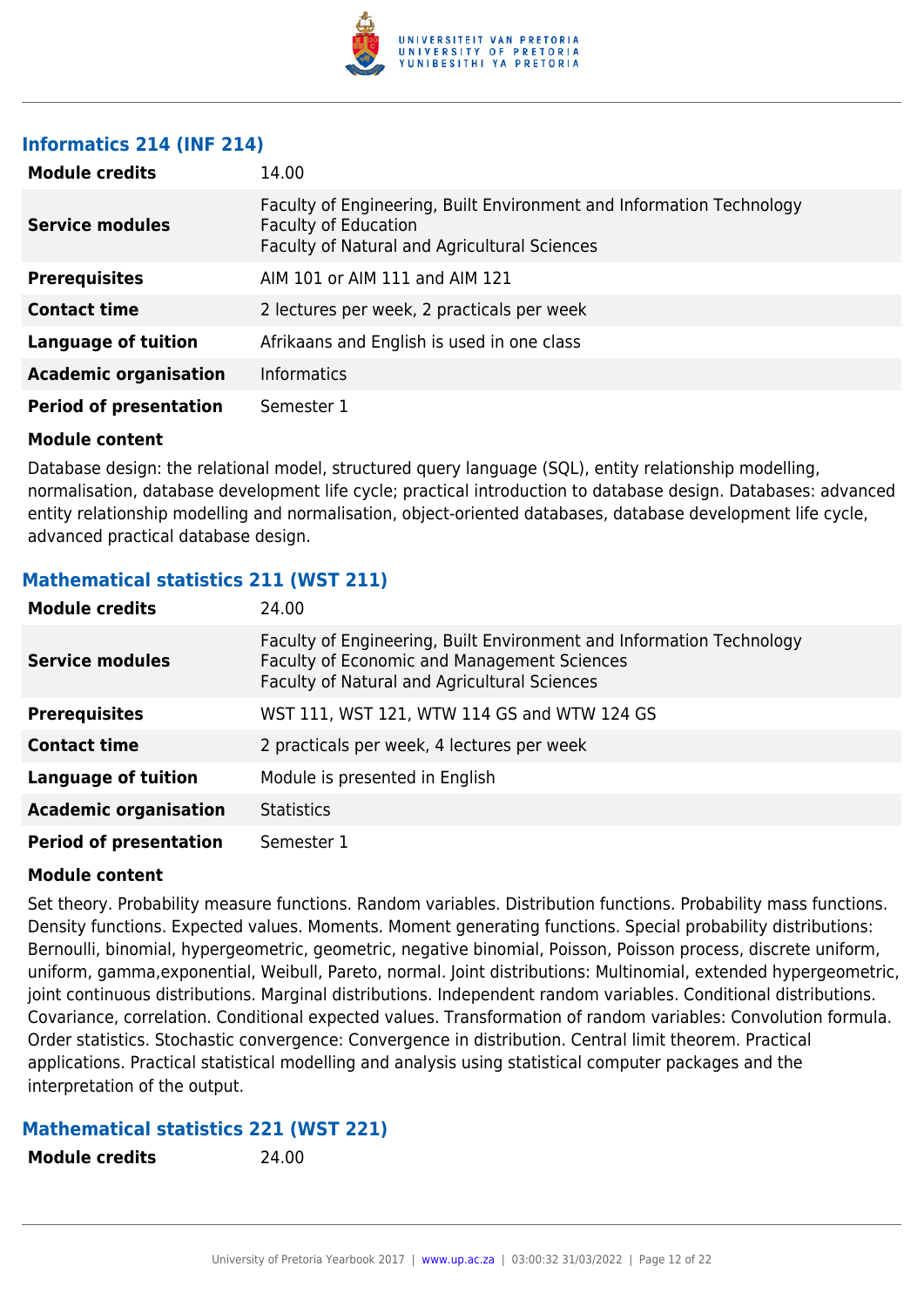

| <b>Service modules</b>        | Faculty of Engineering, Built Environment and Information Technology<br>Faculty of Natural and Agricultural Sciences |
|-------------------------------|----------------------------------------------------------------------------------------------------------------------|
| <b>Prerequisites</b>          | WST 211 GS                                                                                                           |
| <b>Contact time</b>           | 4 lectures per week, 2 practicals per week                                                                           |
| <b>Language of tuition</b>    | Module is presented in English                                                                                       |
| <b>Academic organisation</b>  | <b>Statistics</b>                                                                                                    |
| <b>Period of presentation</b> | Semester 2                                                                                                           |

Stochastic convergence: Asymptotic normal distributions, convergence in probability. Statistics and sampling distributions: Chi-squared distribution. Distribution of the sample mean and sample variance for random samples from a normal population. T-distribution. F-distribution. Beta distribution. Point estimation: Method of moments. Maximum likelihood estimation. Unbiased estimators. Uniform minimum variance unbiased estimators. Cramer-Rao inequality. Efficiency. Consistency. Asymptotic relative efficiency.

Bayes estimators. Sufficient statistics. Completeness. The exponential class. Confidence intervals. Test of statistical hypotheses. Reliability and survival distributions. Practical applications. Practical statistical modelling and analysis using statistical computer packages and the interpretation of the output.

## **Linear algebra 211 (WTW 211)**

| <b>Module credits</b>         | 12.00                                                                                                                                              |
|-------------------------------|----------------------------------------------------------------------------------------------------------------------------------------------------|
| <b>Service modules</b>        | Faculty of Engineering, Built Environment and Information Technology<br><b>Faculty of Education</b><br>Faculty of Economic and Management Sciences |
| <b>Prerequisites</b>          | <b>WTW 124</b>                                                                                                                                     |
| <b>Contact time</b>           | 1 tutorial per week, 2 lectures per week                                                                                                           |
| <b>Language of tuition</b>    | Separate classes for Afrikaans and English                                                                                                         |
| <b>Academic organisation</b>  | Mathematics and Applied Maths                                                                                                                      |
| <b>Period of presentation</b> | Semester 1                                                                                                                                         |

#### **Module content**

This is an introduction to linear algebra on Rn. Matrices and linear equations, linear combinations and spans, linear independence, subspaces, basis and dimension, eigenvalues, eigenvectors, similarity and diagonalisation of matrices, linear transformations.

## **Calculus 218 (WTW 218)**

| <b>Module credits</b>  | 12.00                                                                                                                                              |
|------------------------|----------------------------------------------------------------------------------------------------------------------------------------------------|
| <b>Service modules</b> | Faculty of Engineering, Built Environment and Information Technology<br><b>Faculty of Education</b><br>Faculty of Economic and Management Sciences |
| <b>Prerequisites</b>   | WTW 114 and WTW 124                                                                                                                                |
| <b>Contact time</b>    | 1 tutorial per week, 2 lectures per week                                                                                                           |
|                        |                                                                                                                                                    |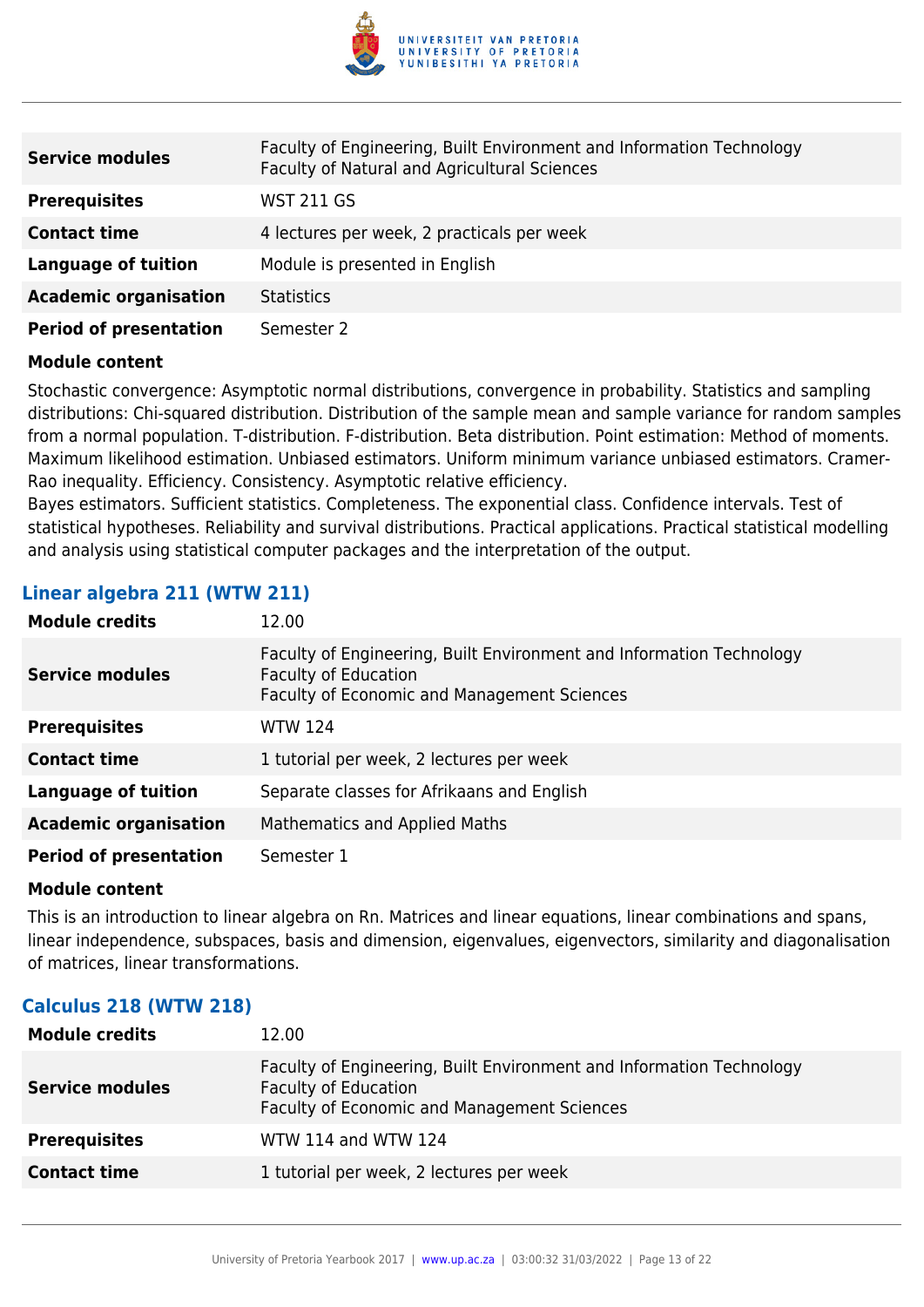

| Language of tuition           | Separate classes for Afrikaans and English |
|-------------------------------|--------------------------------------------|
| <b>Academic organisation</b>  | <b>Mathematics and Applied Maths</b>       |
| <b>Period of presentation</b> | Semester 1                                 |

Calculus of multivariable functions, directional derivatives. Extrema and Lagrange multipliers. Multiple integrals, polar, cylindrical and spherical coordinates.

## **Analysis 220 (WTW 220)**

| <b>Module credits</b>         | 12.00                                                                      |
|-------------------------------|----------------------------------------------------------------------------|
| <b>Service modules</b>        | <b>Faculty of Education</b><br>Faculty of Economic and Management Sciences |
| <b>Prerequisites</b>          | WTW 114 and WTW 124                                                        |
| <b>Contact time</b>           | 1 tutorial per week, 2 lectures per week                                   |
| <b>Language of tuition</b>    | Separate classes for Afrikaans and English                                 |
| <b>Academic organisation</b>  | <b>Mathematics and Applied Maths</b>                                       |
| <b>Period of presentation</b> | Semester 2                                                                 |

## **Module content**

Properties of real numbers. Analysis of sequences and series of real numbers. Power series and theorems of convergence. The Bolzano-Weierstrass theorem. The intermediate value theorem and analysis of real-valued functions on an interval. The Riemann integral: Existence and properties of the interval.

## **Differential equations 264 (WTW 264)**

| <b>Module credits</b>         | 12.00                                                                             |
|-------------------------------|-----------------------------------------------------------------------------------|
| <b>Service modules</b>        | <b>Faculty of Education</b><br><b>Faculty of Economic and Management Sciences</b> |
| <b>Prerequisites</b>          | WTW 114 and WTW 124                                                               |
| <b>Contact time</b>           | 1 tutorial per week, 2 lectures per week                                          |
| <b>Language of tuition</b>    | Module is presented in English                                                    |
| <b>Academic organisation</b>  | Mathematics and Applied Maths                                                     |
| <b>Period of presentation</b> | Semester 2                                                                        |
| <b>Module content</b>         |                                                                                   |

\*Students will not be credited for both WTW 162 and WTW 264 or both WTW 264 and WTW 286 for their degree.

Theory and solution methods for ordinary differential equations and initial value problems: separable and linear first order equations, linear equations of higher order, systems of linear equations. Laplace transform.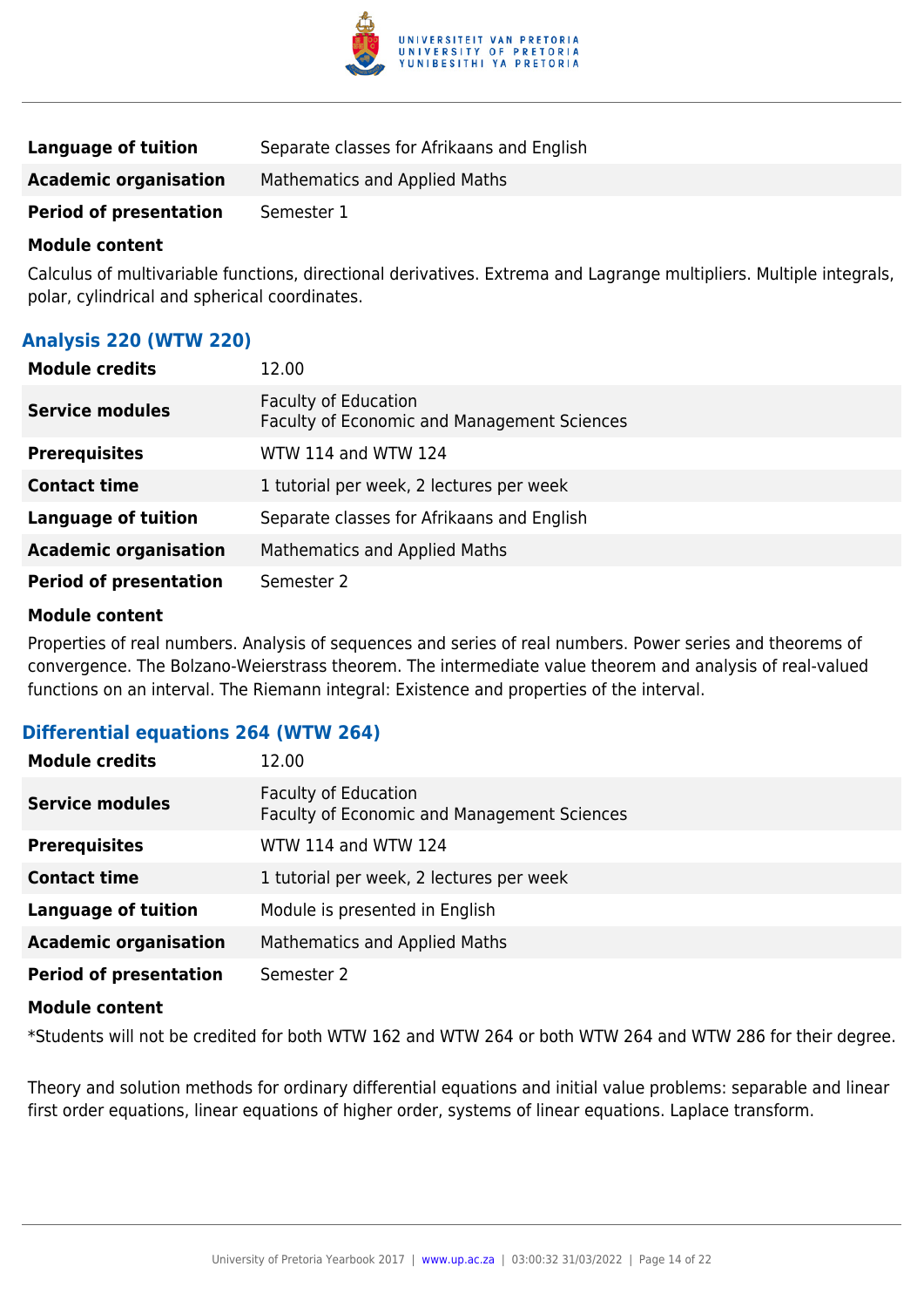

## **Elective modules**

## **Financial mathematics 282 (IAS 282)**

| <b>Module credits</b>         | 12.00                                       |
|-------------------------------|---------------------------------------------|
| <b>Service modules</b>        | Faculty of Economic and Management Sciences |
| <b>Prerequisites</b>          | IAS 211 60%                                 |
| <b>Contact time</b>           | 3 lectures per week, 1 practical per week   |
| <b>Language of tuition</b>    | Module is presented in English              |
| <b>Academic organisation</b>  | <b>Actuarial Science</b>                    |
| <b>Period of presentation</b> | Semester 2                                  |

#### **Module content**

Generalised cash-flow model. The time value of money. Interest rates. Discounting and accumulating. Compound interest functions. Equations of value. Project appraisal. Investments. Simple compound interest problems. The ''No Arbitrage'' assumption and forward contracts. Term structure of interest rates. Stochastic interest rate models.

## **Linear algebra 221 (WTW 221)**

| <b>Module credits</b>         | 12.00                                                                      |
|-------------------------------|----------------------------------------------------------------------------|
| <b>Service modules</b>        | <b>Faculty of Education</b><br>Faculty of Economic and Management Sciences |
| <b>Prerequisites</b>          | <b>WTW 211</b>                                                             |
| <b>Contact time</b>           | 1 tutorial per week, 2 lectures per week                                   |
| <b>Language of tuition</b>    | Separate classes for Afrikaans and English                                 |
| <b>Academic organisation</b>  | <b>Mathematics and Applied Maths</b>                                       |
| <b>Period of presentation</b> | Semester 2                                                                 |

#### **Module content**

Abstract vector spaces, change of basis, matrix representation of linear transformations, orthogonality, diagonalisability of symmetric matrices, some applications.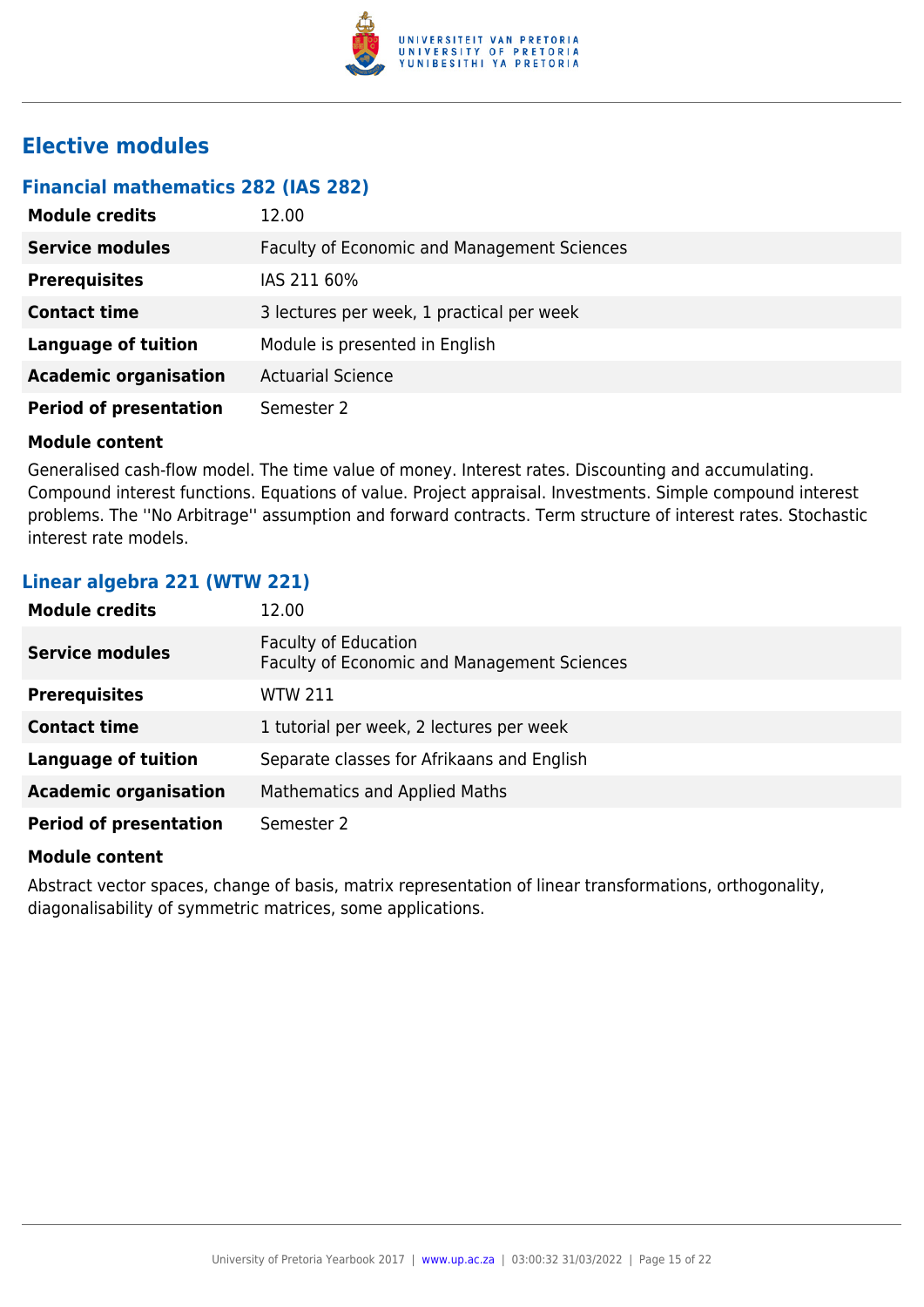

## Curriculum: Final year

## **Minimum credits: 162**

### **Minimum credits:**

 $Core = 126$ 

Elective  $= 36$ 

#### **Additional information:**

Electives must be chosen from IAS 353, IAS 361, IAS 382, STK 353, WTW 320, WTW 382, WTW 383, WTW 386.

## **Core modules**

## **Multivariate analysis 311 (WST 311)**

| <b>Module credits</b>         | 18.00                                                                                       |
|-------------------------------|---------------------------------------------------------------------------------------------|
| <b>Service modules</b>        | Faculty of Economic and Management Sciences<br>Faculty of Natural and Agricultural Sciences |
| <b>Prerequisites</b>          | WST 211, WST 221, WTW 211 GS and WTW 218 GS                                                 |
| <b>Contact time</b>           | 1 practical per week, 2 lectures per week                                                   |
| <b>Language of tuition</b>    | Module is presented in English                                                              |
| <b>Academic organisation</b>  | <b>Statistics</b>                                                                           |
| <b>Period of presentation</b> | Semester 1                                                                                  |

#### **Module content**

Multivariate statistical distributions: Moments of a distribution, moment generating functions, independence. Multivariate normal distribution: Conditional distributions, partial and multiple correlations. Multinomial and multivariate Poisson distributions: Asymptotic normality and estimation of parameters. Distribution of quadratic forms in normal variables. Multivariate normal samples: Estimation of the mean vector and covariance matrix, estimation of correlation coefficients, distribution of the sample mean, sample covariance matrix and sample correlation coefficients. The linear model: Models of full rank, least squares estimators, test of hypotheses.The generalised linear model: Exponential family mean and variance, kink functions,deviance and residual analysis, test statistices, log- linear and logit models. Practical applications: Practical statistical modelling and analysis using statistical computer packages and interpretation of the output.

## **Stochastic processes 312 (WST 312)**

| <b>Module credits</b>        | 18.00                                                                                       |
|------------------------------|---------------------------------------------------------------------------------------------|
| <b>Service modules</b>       | Faculty of Economic and Management Sciences<br>Faculty of Natural and Agricultural Sciences |
| <b>Prerequisites</b>         | WST 211, WST 221, WTW 211 GS and WTW 218 GS                                                 |
| <b>Contact time</b>          | 1 practical per week, 2 lectures per week                                                   |
| <b>Language of tuition</b>   | Module is presented in English                                                              |
| <b>Academic organisation</b> | <b>Statistics</b>                                                                           |
|                              |                                                                                             |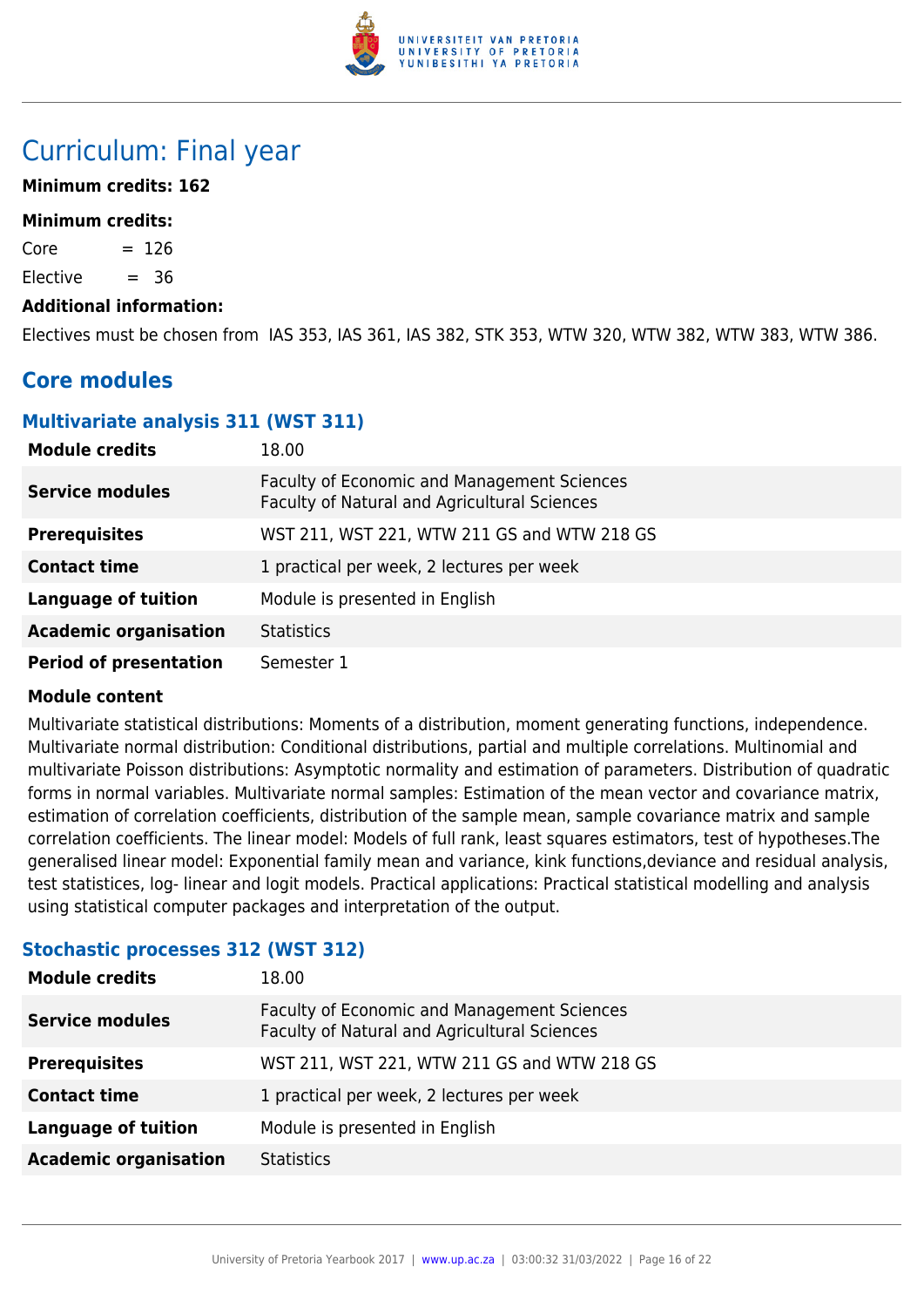

### **Period of presentation** Semester 1

### **Module content**

Definition of a stochastic process. Stationarity. Covariance stationary. Markov property. Random walk. Brownian motion. Markov chains. Chapman-Kolmogorov equations. Recurrent and transient states. First passage time. Occupation times. Markov jump processes. Poisson process. Birth and death processes. Structures of processes. Structure of the time-homogeneous Markov jump process. Applications in insurance. Practical statistical modelling, analysis and simulation using statistical computer packages and the interpretation of the output.

## **Time-series analysis 321 (WST 321)**

| <b>Module credits</b>         | 18.00                                                                                       |
|-------------------------------|---------------------------------------------------------------------------------------------|
| <b>Service modules</b>        | Faculty of Economic and Management Sciences<br>Faculty of Natural and Agricultural Sciences |
| <b>Prerequisites</b>          | WST 211, WST 221, WST 311 GS, WTW 211 GS and WTW 218 GS                                     |
| <b>Contact time</b>           | 1 practical per week, 2 lectures per week                                                   |
| <b>Language of tuition</b>    | Afrikaans and English is used in one class                                                  |
| <b>Academic organisation</b>  | <b>Statistics</b>                                                                           |
| <b>Period of presentation</b> | Semester 2                                                                                  |

#### **Module content**

Stationary and non-stationary univariate time-series. Properties of autoregressive moving average (ARMA) and autoregressive integrated moving average (ARIMA) processes. Identification, estimation and diagnostic testing of a time-series model. Forecasting. Multivariate time-series. Practical statistical modelling and analysis using statistical computer packages.

## **Actuarial statistics 322 (WST 322)**

| <b>Module credits</b>         | 18.00                                                                                              |
|-------------------------------|----------------------------------------------------------------------------------------------------|
| <b>Service modules</b>        | <b>Faculty of Economic and Management Sciences</b><br>Faculty of Natural and Agricultural Sciences |
| <b>Prerequisites</b>          | WST 211, WST 221, WTW 211 GS and WTW 218 GS                                                        |
| <b>Contact time</b>           | 1 practical per week, 2 lectures per week                                                          |
| <b>Language of tuition</b>    | Module is presented in English                                                                     |
| <b>Academic organisation</b>  | <b>Statistics</b>                                                                                  |
| <b>Period of presentation</b> | Semester 2                                                                                         |

#### **Module content**

Decision theory. Loss distributions. Reinsurance. Risk models. Ruin theory. Credibility theory. Methods to forecast future claim numbers and amounts. Practical statistical modelling and analysis using statistical computer packages.

| <b>Analysis 310 (WTW 310)</b> |       |
|-------------------------------|-------|
| Module credits                | 18.00 |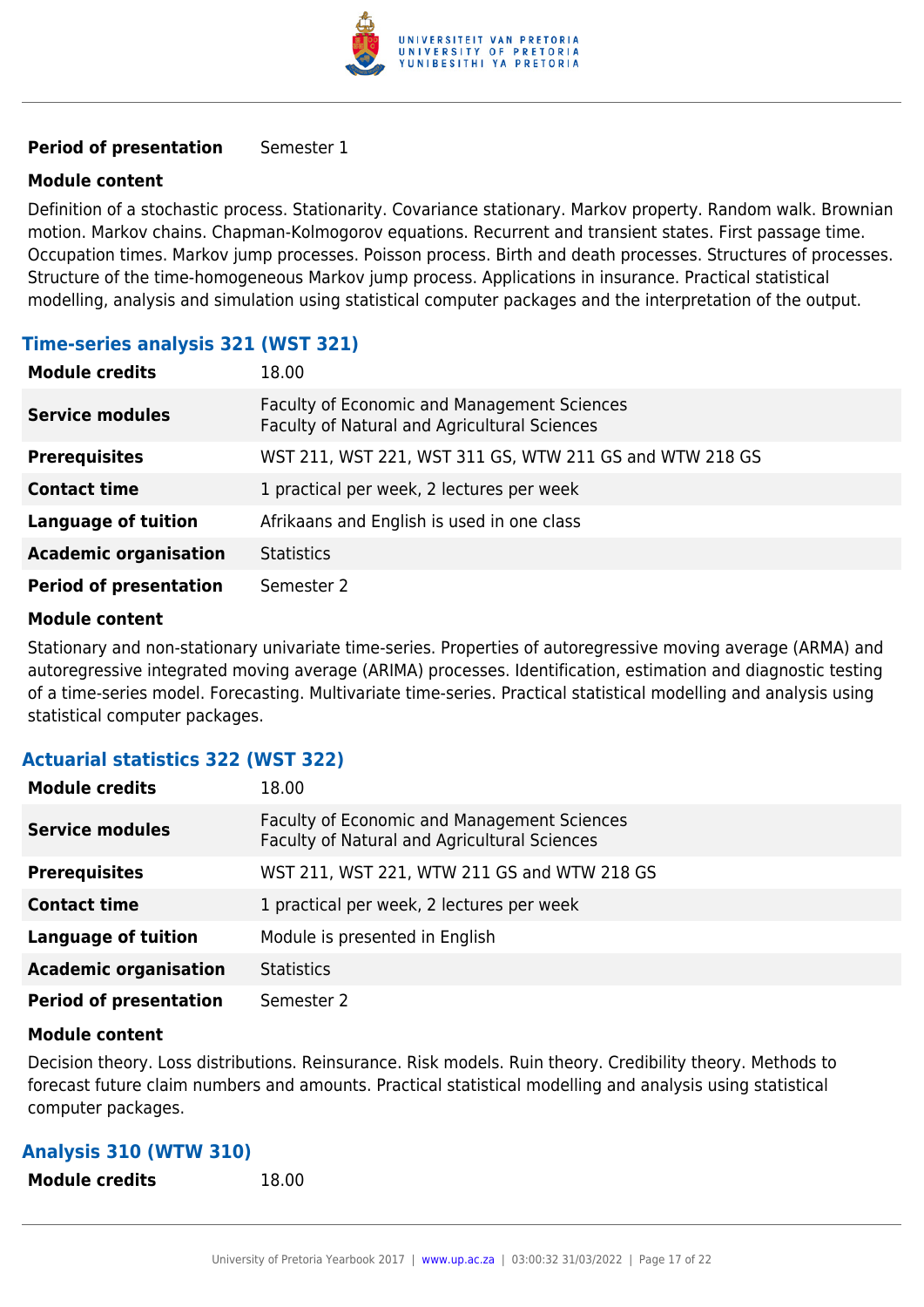

| <b>Service modules</b>        | <b>Faculty of Education</b><br>Faculty of Economic and Management Sciences<br><b>Faculty of Humanities</b> |
|-------------------------------|------------------------------------------------------------------------------------------------------------|
| <b>Prerequisites</b>          | <b>WTW 220</b>                                                                                             |
| <b>Contact time</b>           | 2 lectures per week, 1 tutorial per week                                                                   |
| Language of tuition           | Afrikaans and English is used in one class                                                                 |
| <b>Academic organisation</b>  | Mathematics and Applied Maths                                                                              |
| <b>Period of presentation</b> | Semester 1                                                                                                 |

Topology of finite dimensional spaces: Open and closed sets, compactness, connectedness and completeness. Theorems of Bolzano-Weierstrass and Heine-Borel. Properties of continuous functions and applications. Integration theory for functions of one real variable. Sequences of functions.

## **Financial engineering 354 (WTW 354)**

| <b>Module credits</b>         | 18.00                                                                                                                      |
|-------------------------------|----------------------------------------------------------------------------------------------------------------------------|
| <b>Service modules</b>        | Faculty of Engineering, Built Environment and Information Technology<br><b>Faculty of Economic and Management Sciences</b> |
| <b>Prerequisites</b>          | WST 211, WTW 211 and WTW 218                                                                                               |
| <b>Contact time</b>           | 1 tutorial per week, 2 lectures per week                                                                                   |
| <b>Language of tuition</b>    | Afrikaans and English is used in one class                                                                                 |
| <b>Academic organisation</b>  | Mathematics and Applied Maths                                                                                              |
| <b>Period of presentation</b> | Semester 1                                                                                                                 |

## **Module content**

Mean variance portfolio theory. Market equilibrium models such as the capital asset pricing model. Factor models and arbitrage pricing theory. Measures of investment risk. Efficient market hypothesis. Stochastic models of security prices

## **Financial engineering 364 (WTW 364)**

| <b>Module credits</b>         | 18.00                                            |
|-------------------------------|--------------------------------------------------|
| <b>Prerequisites</b>          | WST 211, WTW 126, WTW 218 and WTW 286 or WTW 264 |
| <b>Contact time</b>           | 2 lectures per week, 1 tutorial per week         |
| <b>Language of tuition</b>    | Module is presented in English                   |
| <b>Academic organisation</b>  | <b>Mathematics and Applied Maths</b>             |
| <b>Period of presentation</b> | Semester 2                                       |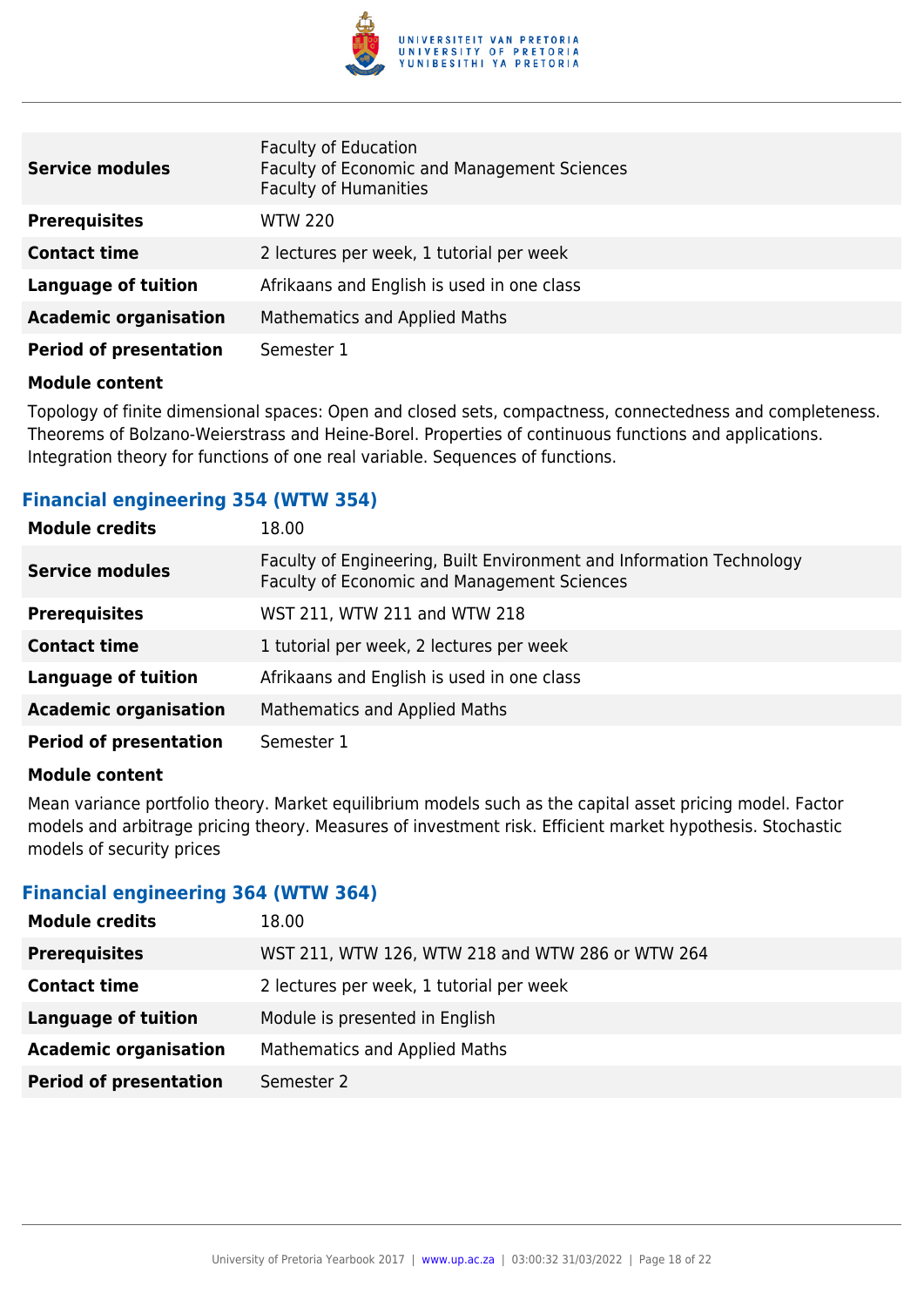

Discrete time financial models: Arbitrage and hedging; the binomial model. Continuous time financial models: The Black-Scholes formula; pricing of options and the other derivatives; interest rate models; numerical procedures.

## **Elective modules**

## **Insurance and actuarial applications 361 (IAS 361)**

| <b>Module credits</b>         | 18.00                          |
|-------------------------------|--------------------------------|
| <b>Prerequisites</b>          | IAS 211 and IAS 221            |
| <b>Contact time</b>           | 3 lectures per week            |
| <b>Language of tuition</b>    | Module is presented in English |
| <b>Academic organisation</b>  | <b>Actuarial Science</b>       |
| <b>Period of presentation</b> | Semester 1                     |
|                               |                                |

#### **Module content**

Risk and insurance. Stakeholders and the external environment. Professionalism. Actuaries and the regulatory environment. Insurance products and their providers. Pricing of insurance products. Wider fields of actuarial practice. Reinsurance. New developments in the industry.

## **Actuarial modelling 382 (IAS 382)**

| <b>Module credits</b>         | 20.00                                              |
|-------------------------------|----------------------------------------------------|
| <b>Service modules</b>        | <b>Faculty of Economic and Management Sciences</b> |
| <b>Prerequisites</b>          | WST 312 60%                                        |
| <b>Contact time</b>           | 1 practical per week, 2 lectures per week          |
| <b>Language of tuition</b>    | Module is presented in English                     |
| <b>Academic organisation</b>  | <b>Actuarial Science</b>                           |
| <b>Period of presentation</b> | Semester 2                                         |

## **Module content**

Principles of actuarial modelling and stochastic processes. Markov chains and continuous-time Markov jump processes. Simulation of stochastic processes. Survival models and the life table. Estimating the lifetime distribution Fx(t). The Cox regression model. The two-state Markov model. The general Markov model. Binomial and Poisson models. Graduation and statistical tests. Methods of graduation. Exposed to risk. The evaluation of assurances and annuities. Premiums and reserves.

## **The science of data analytics 353 (STK 353)**

| <b>Module credits</b>  | 25.00                                               |
|------------------------|-----------------------------------------------------|
| <b>Service modules</b> | <b>Faculty of Natural and Agricultural Sciences</b> |
| <b>Prerequisites</b>   | STK 210, STK 220 or WST 211, WST 221                |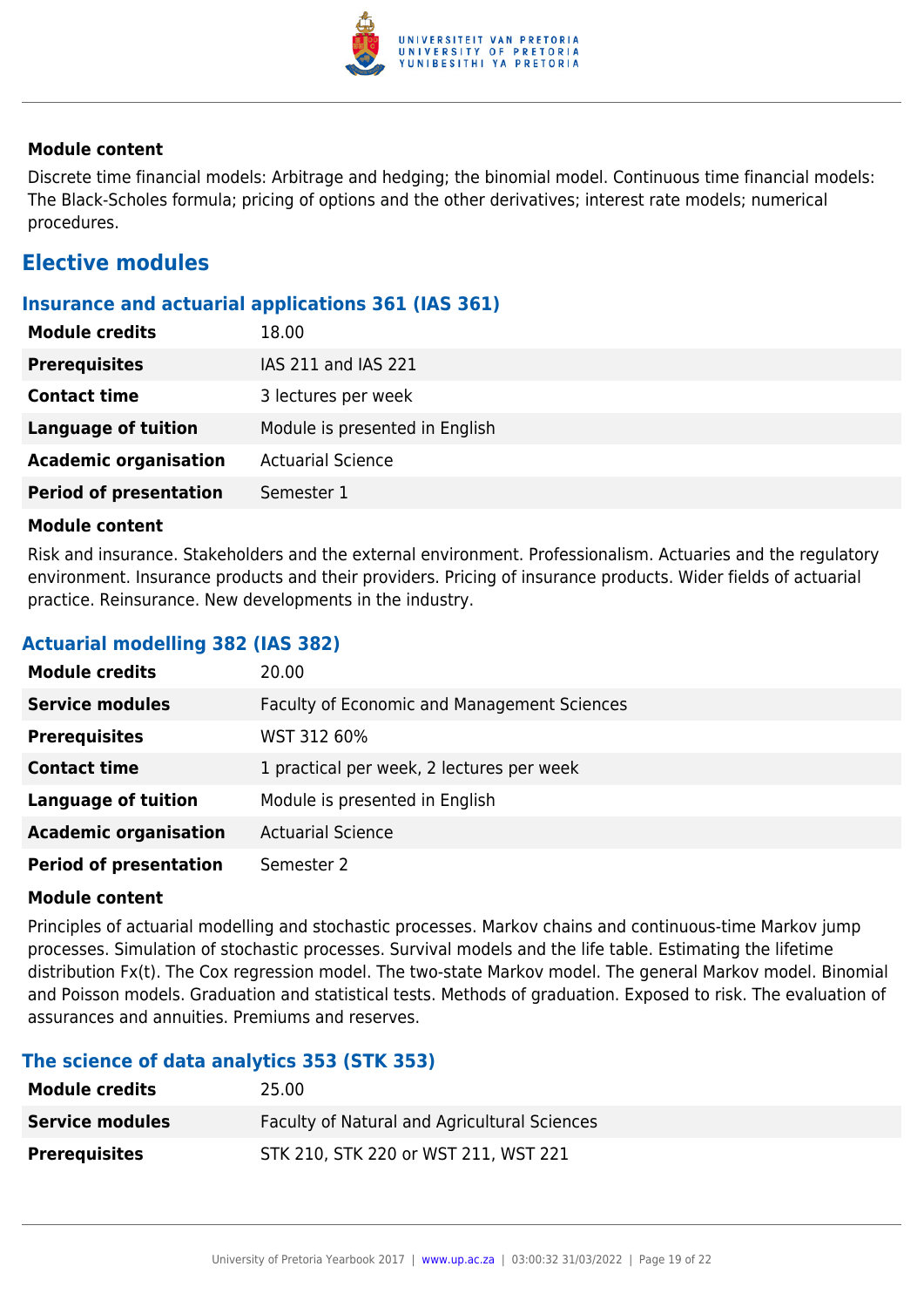

| <b>Contact time</b>           | 3 lectures per week, 1 practical per week |
|-------------------------------|-------------------------------------------|
| <b>Language of tuition</b>    | Module is presented in English            |
| <b>Academic organisation</b>  | <b>Statistics</b>                         |
| <b>Period of presentation</b> | Semester 2                                |

Sampling: basic techniques in probability, non-probability, and sampling methods. Designing experiments: experimental and control groups, different data types and relationships. Big and small data: exploring popular trends used in practice. Consultation practice: ethical considerations, study design, data collection and presentation, report writing and presentation. Hands-on application of statistical software and packages to reallife datasets.

## **Complex analysis 320 (WTW 320)**

| <b>Module credits</b>         | 18.00                                      |
|-------------------------------|--------------------------------------------|
| <b>Service modules</b>        | <b>Faculty of Education</b>                |
| <b>Prerequisites</b>          | WTW 218 and WTW 220                        |
| <b>Contact time</b>           | 2 lectures per week, 1 tutorial per week   |
| <b>Language of tuition</b>    | Afrikaans and English is used in one class |
| <b>Academic organisation</b>  | Mathematics and Applied Maths              |
| <b>Period of presentation</b> | Semester 2                                 |

#### **Module content**

Series of functions, power series and Taylor series. Complex functions, Cauchy- Riemann equations, Cauchy's theorem and integral formulas. Laurent series, residue theorem and calculation of real integrals using residues.

## **Dynamical systems 382 (WTW 382)**

| <b>Module credits</b>         | 18.00                                                                      |
|-------------------------------|----------------------------------------------------------------------------|
| <b>Service modules</b>        | <b>Faculty of Education</b><br>Faculty of Economic and Management Sciences |
| <b>Prerequisites</b>          | WTW 218 and WTW 286 or WTW 264                                             |
| <b>Contact time</b>           | 1 tutorial per week, 2 lectures per week                                   |
| <b>Language of tuition</b>    | Afrikaans and English is used in one class                                 |
| <b>Academic organisation</b>  | <b>Mathematics and Applied Maths</b>                                       |
| <b>Period of presentation</b> | Semester 1                                                                 |

#### **Module content**

Matrix exponential function: homogeneous and non-homogeneous linear systems of differential equations. Qualitative analysis of systems: phase portraits, stability, linearisation, energy method and Liapunov's method. Introduction to chaotic systems. Application to real life problems.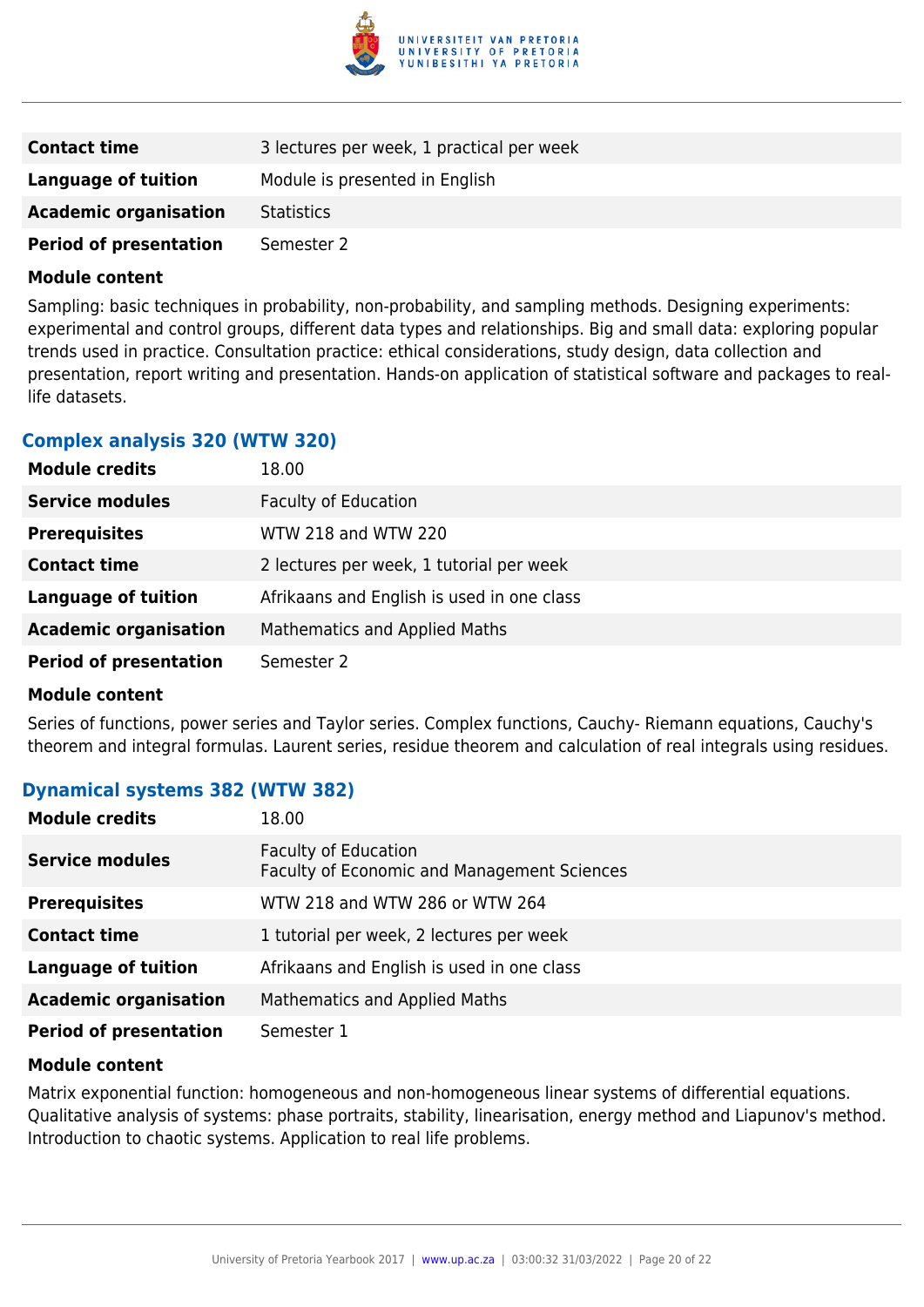

## **Numerical analysis 383 (WTW 383)**

| <b>Module credits</b>         | 18.00                                                                                                                                               |
|-------------------------------|-----------------------------------------------------------------------------------------------------------------------------------------------------|
| <b>Service modules</b>        | Faculty of Engineering, Built Environment and Information Technology<br>Faculty of Economic and Management Sciences<br><b>Faculty of Humanities</b> |
| <b>Prerequisites</b>          | WTW 114, WTW 124 and WTW 211                                                                                                                        |
| <b>Contact time</b>           | 2 lectures per week, 1 practical per week                                                                                                           |
| Language of tuition           | Afrikaans and English is used in one class                                                                                                          |
| <b>Academic organisation</b>  | Mathematics and Applied Maths                                                                                                                       |
| <b>Period of presentation</b> | Semester 2                                                                                                                                          |

#### **Module content**

Direct methods for the numerical solution of systems of linear equations, pivoting strategies. Iterative methods for solving systems of linear equations and eigenvalue problems. Iterative methods for solving systems of nonlinear equations. Introduction to optimization. Algorithms for the considered numerical methods are derived and implemented in computer programmes. Complexity of computation is investigated. Error estimates and convergence results are proved.

## **Partial differential equations 386 (WTW 386)**

| <b>Module credits</b>         | 18.00                                      |
|-------------------------------|--------------------------------------------|
| <b>Service modules</b>        | <b>Faculty of Education</b>                |
| <b>Prerequisites</b>          | WTW 248 and WTW 286 or WTW 264             |
| <b>Contact time</b>           | 2 lectures per week, 1 tutorial per week   |
| <b>Language of tuition</b>    | Afrikaans and English is used in one class |
| <b>Academic organisation</b>  | <b>Mathematics and Applied Maths</b>       |
| <b>Period of presentation</b> | Semester 1                                 |

#### **Module content**

Conservation laws and modelling. Fourier analysis. Heat equation, wave equation and Laplace's equation. Solution methods including Fourier series. Energy and other qualitative methods.

## **Contingencies 353 (IAS 353)**

| <b>Module credits</b>         | 18.00                          |
|-------------------------------|--------------------------------|
| <b>Prerequisites</b>          | IAS 221 60%                    |
| <b>Contact time</b>           | 3 lectures per week            |
| <b>Language of tuition</b>    | Module is presented in English |
| <b>Academic organisation</b>  | <b>Actuarial Science</b>       |
| <b>Period of presentation</b> | Semester 2                     |
|                               |                                |